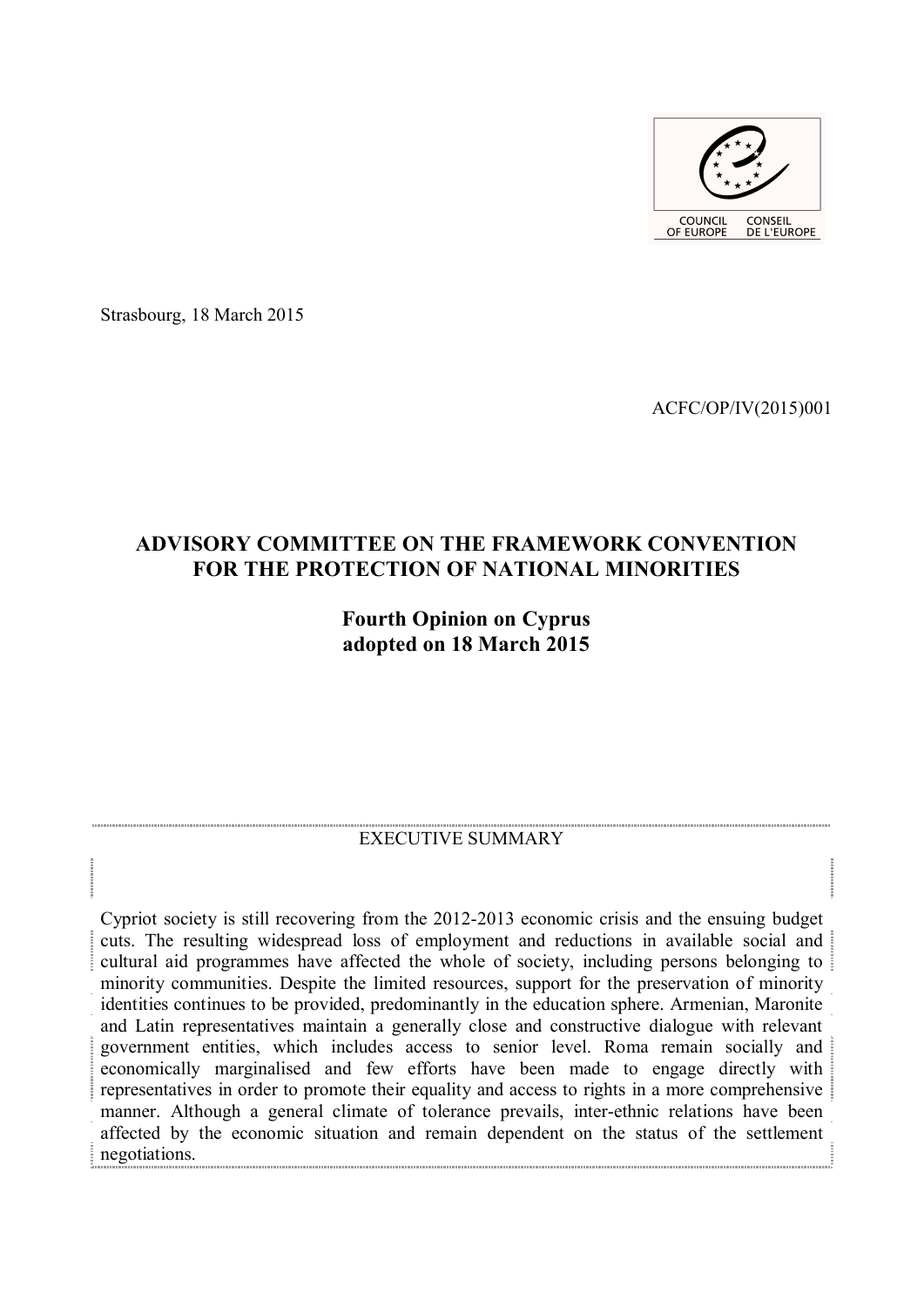## **Recommendations for immediate action**

- **ensure the enjoyment of the right to free self-identification, including in respect of multiple affiliations, in all data collection exercises as well as in the broader public debate as a means to overcome ethnic divisions in daily life and to facilitate the formation of an open, multilingual and inclusive society;**
- **- raise awareness of applicable human rights norms and antidiscrimination standards amongst the police force and the judiciary and ensure that all cases of police misconduct are adequately and promptly followed-up;**
- **- enhance the available support for the promotion of minority languages and identities as an integral part of modern Cypriot society rather than primarily as elements of cultural heritage and ensure that the views and concerns of all minority communities, including the Roma, are adequately established through dialogue and taken into account in all relevant decision-making.**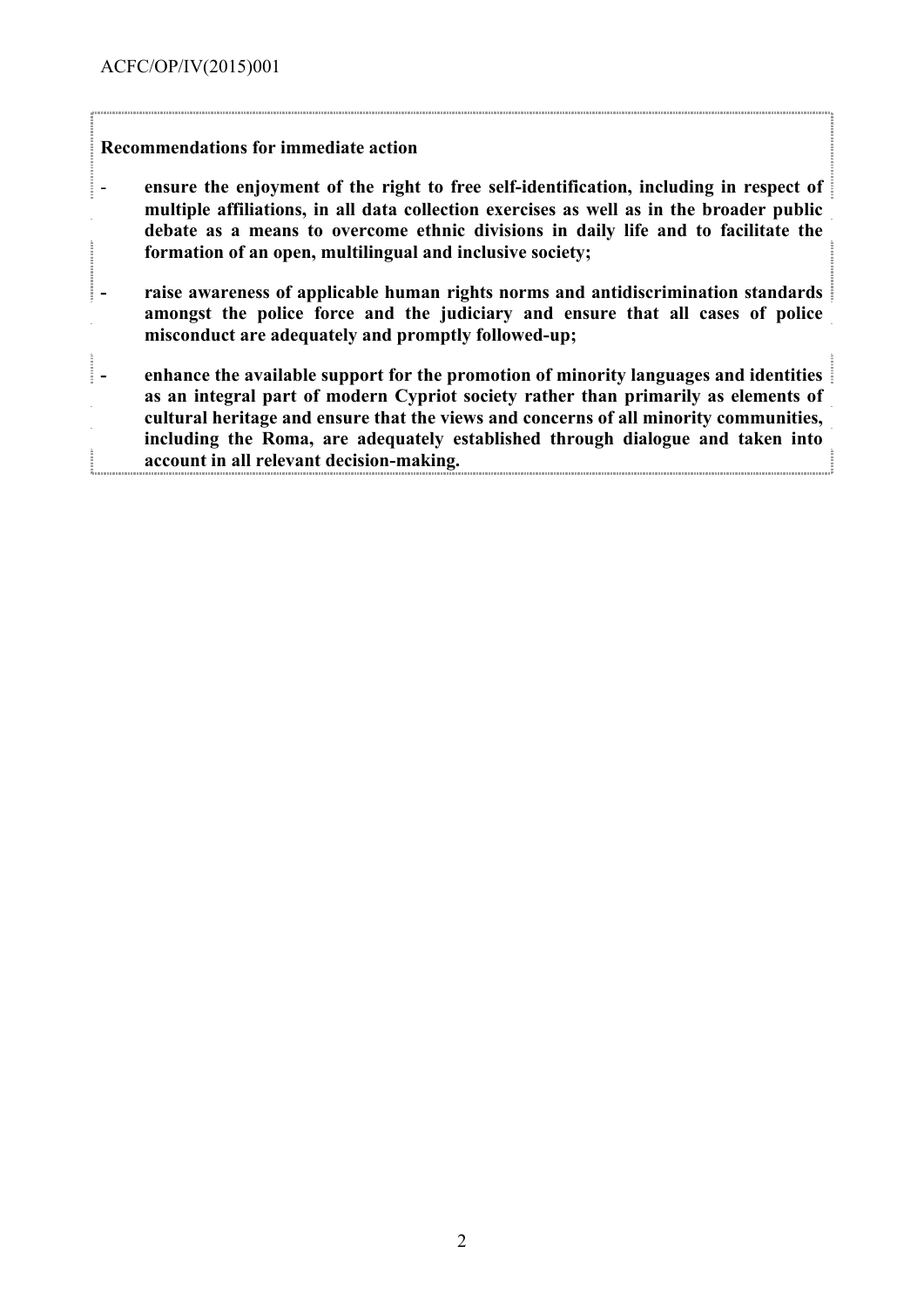# **TABLE OF CONTENTS**

| $\mathbf{I}$ . |                                                                                               |  |
|----------------|-----------------------------------------------------------------------------------------------|--|
|                |                                                                                               |  |
|                |                                                                                               |  |
|                | Assessment of measures taken to implement the recommendations for immediate action from the   |  |
|                | Assessment of measures taken to implement the further recommendations from the third cycle  5 |  |
|                |                                                                                               |  |
|                |                                                                                               |  |
|                |                                                                                               |  |
|                |                                                                                               |  |
|                |                                                                                               |  |
|                |                                                                                               |  |
|                |                                                                                               |  |
|                |                                                                                               |  |
|                |                                                                                               |  |
|                |                                                                                               |  |
|                |                                                                                               |  |
|                |                                                                                               |  |
|                |                                                                                               |  |
|                |                                                                                               |  |
|                |                                                                                               |  |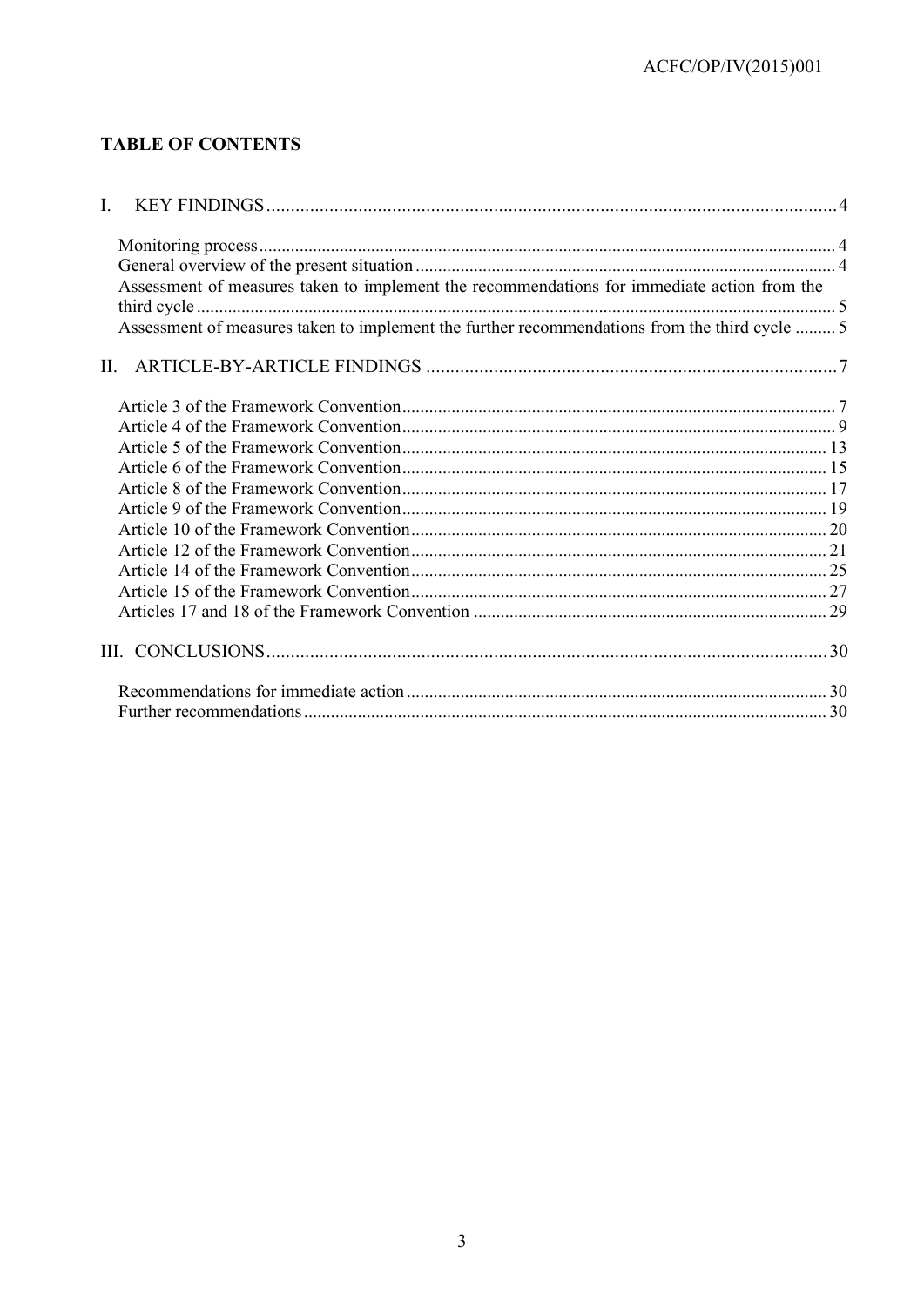# <span id="page-3-2"></span>**I. KEY FINDINGS**

## <span id="page-3-1"></span>**Monitoring process**

1. This fourth cycle Opinion on the implementation of the Framework Convention by Cyprus was adopted in accordance with Article 26(1) of the Framework Convention and Rule 23 of Resolution (97)10 of the Committee of Ministers. The findings are based on information contained in the fourth [State Report](http://www.coe.int/t/dghl/monitoring/minorities/3_FCNMdocs/PDF_4th_SR_Cyprus_en.pdf) submitted by the authorities on 29 April 2014, other written sources and on information obtained by the Advisory Committee from governmental and nongovernmental sources during its visit to Nicosia and Limassol from 15 to 17 December 2014. As in previous cycles, the Advisory Committee has focused its assessment on the actions taken by the Cypriot authorities to implement the Framework Convention in the territory under their effective control, while fully aware that the lack in progress towards settlement of the situation continues to affect government policy related to minority protection.

2. The Advisory Committee welcomes the authorities' overall constructive and cooperative approach towards the monitoring process, the swift publication of the third cycle Opinion and the timely submission of the fourth state report which reportedly reflected most comments provided by minority representatives. The Advisory Committee further expresses its gratitude for the support and assistance received during the visit.

## <span id="page-3-0"></span>**General overview of the present situation**

3. Cypriot society overall is still recovering from the 2012-2013 economic crisis and the ensuing budget cuts. The resulting widespread loss of employment and reductions in available social aid programmes have affected the whole of society, including persons belonging to minority communities. Despite the limited resources, which are well understood by representatives of these communities, support for the preservation of minority identities continues to be provided, predominantly in the education sphere. Armenian, Maronite and Latin representatives maintain a generally close and constructive dialogue with relevant government entities, which includes access to senior level. Roma remain socially and economically marginalised and few efforts have been made to engage directly with representatives in order to promote their equality and access to rights in a more comprehensive manner.

4. Although a general climate of tolerance prevails in Cyprus, the economic situation is reported to have negatively affected inter-ethnic relations, particularly as some political parties have sought to gain votes through the accentuation of ethnic divisions. In addition, inter-ethnic relations remain dependent on the status of the settlement negotiations. Amid a lack of progress in this regard, the fixation on the bi-communal set-up established in the 1960 Constitution and the rigid classification of all citizens into members of either the Greek-Cypriot or the Turkish-Cypriot community continues to create a sense of inequality in society. This hampers the formation of genuine cohesion, in particular given the fact that a number of constitutional provisions and rights remain *de facto* non-applicable to Turkish Cypriots, a community which, according to the bi-communal classification, includes the Roma. The joint initiative of the religious leaders of Cyprus to emphasise the constructive role of interreligious communication for fostering understanding and overcoming mistrust between the different groups is thriving, and there are encouraging initiatives in civil society towards reconciliation and dialogue that promote the capacity amongst the communities to overcome the existing divides.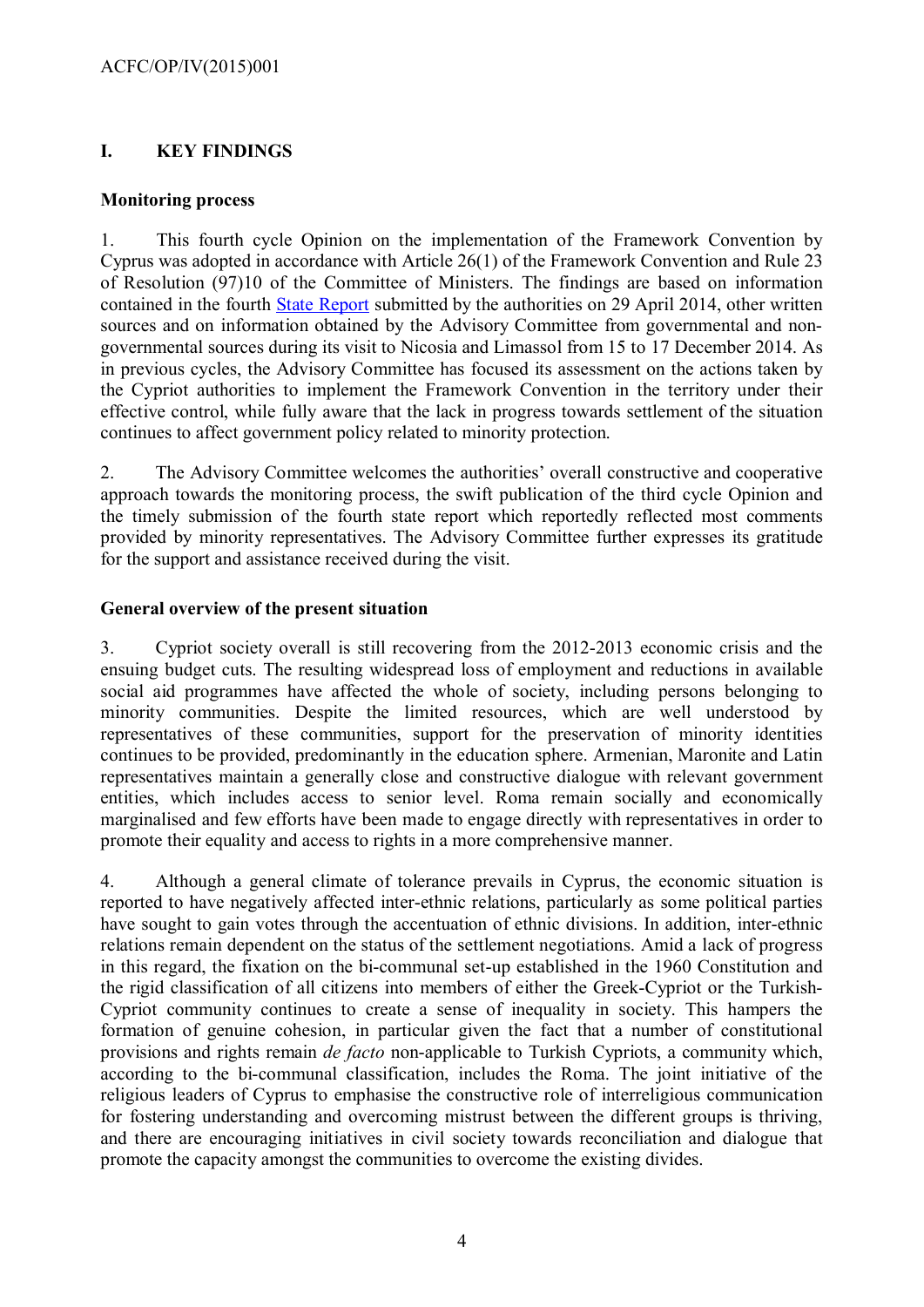#### <span id="page-4-1"></span>**Assessment of measures taken to implement the recommendations for immediate action from the third cycle**

5. The right to free self-identification was not effectively implemented during the 2011 census. The question related to "ethnic/religious group" of citizens could be responded to only by choosing from a closed list of five possible answers, without the possibility of affiliating as Roma or of indicating multiple affiliations. While the legislative framework is generally considered in line with the EC Equality Directives, awareness of the applicable rights and procedures reportedly remains limited among society and the legal profession alike, with very few cases in courts invoking current antidiscrimination standards. While some efforts have been made, in particular by the Ombudsman Office, to raise capacity among the police force to effectively sanction and combat all forms of discrimination and intolerance, misconduct and abuse by law enforcement officials continues to be reported and trust in the police is low, in particular among communities most exposed to discriminatory attitudes. In the absence of a comprehensive integration strategy, an Action Plan for the integration of legally residing immigrants was developed for the period 2010-2012, including measures to promote Greek language skills among third country nationals and to facilitate access to health and education services as well as the labour market. Considerable efforts have been made by the Ministry of Education and the Pedagogical Institute to adequately respond to the educational needs existing within minority communities and support continues to be provided to enable learning in and of minority languages for the Armenians and Maronites.

## <span id="page-4-0"></span>**Assessment of measures taken to implement the further recommendations from the third cycle**

6. Continued efforts are made, despite severe economic conditions, to provide public support to the preservation and development of the cultures of the Armenians, Latins and Maronites. Nevertheless, the groups still lack cultural centres that would enable them to organize cultural events targeting all age groups, and to raise awareness of their distinct identity amongst wider Cypriot society. An Action Plan has been adopted for the revitalization and promotion of Cypriot Maronite Arabic (CMA) as a minority language of Cyprus, which is highly appreciated by the community. While there is great benefit in preserving this language as distinct cultural heritage, it remains important to ensure that the interests of the speakers in revitalizing its use as crucial element of Maronite identity in contemporary Cypriot society, are equally taken into account, and that increased support is provided to the learning of CMA as a living language at schools. Legislative amendments intended to increase the role of the representatives of the Armenian, Maronite and Latin communities in decision-making, have reportedly had a positive impact mainly on the appointment procedure for the school boards at community schools. The Commissioner to the Presidency for Humanitarian Affairs and Overseas Cypriots functions since 2013 as Advisor to the President on issues pertaining to the religious groups, which is appreciated by both sides as open and constructive consultation platform on relevant issues of concern.

7. While no structured dialogue with Roma representatives has been developed and no comprehensive efforts have been made to obtain more information on their specific background and access to rights, assistance continues to be provided through the allocation of housing and other services, and Roma children are largely integrated into the school system. The institutional capacity of the Ombudsman Office remains inadequate to the increasing range of its tasks. Amid a reported deterioration in the general climate of solidarity and respect for diversity in society,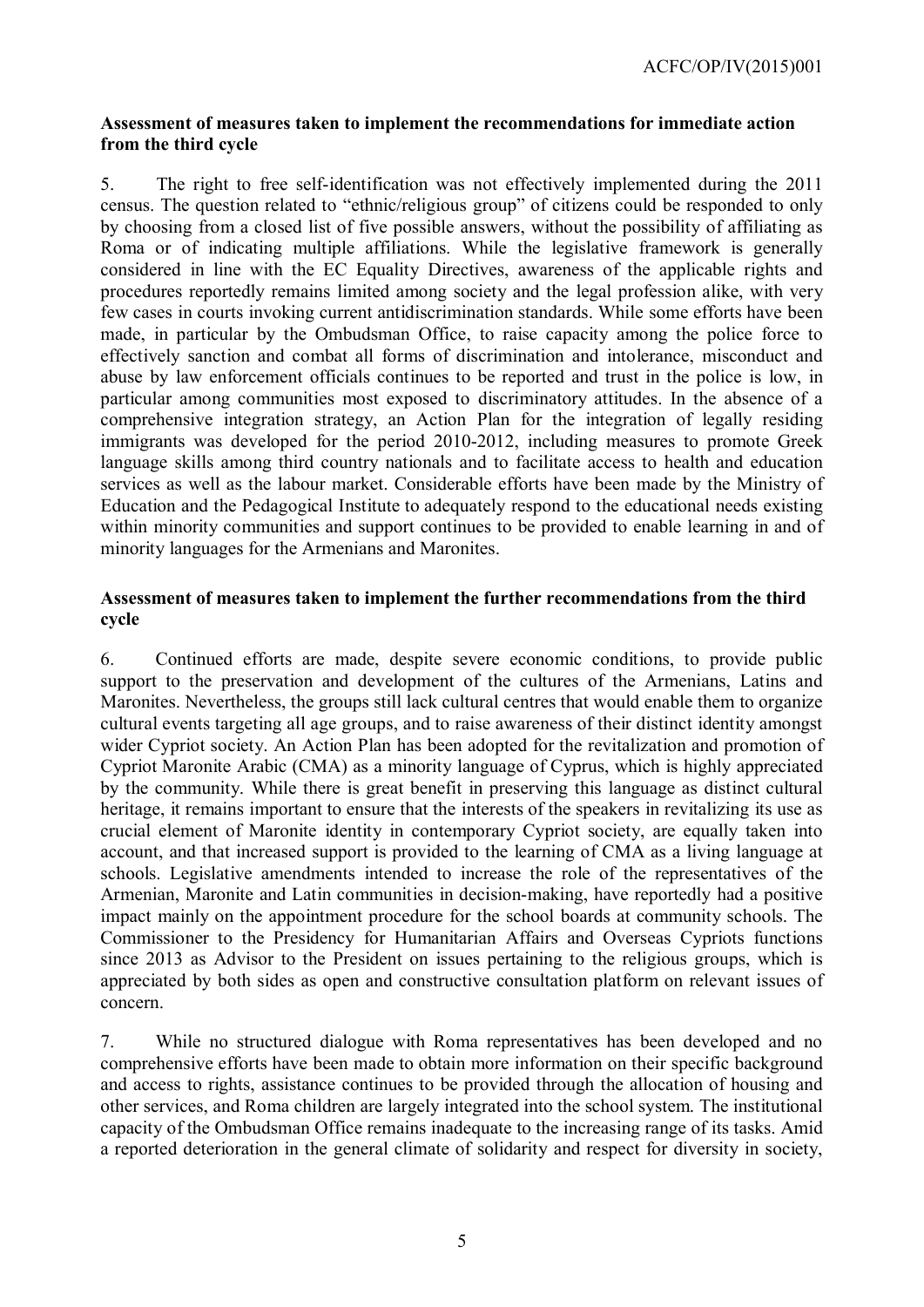efforts by the authorities to promote mutual respect and inter-cultural understanding in particular through adequate measures in the media and education fields remain insufficient.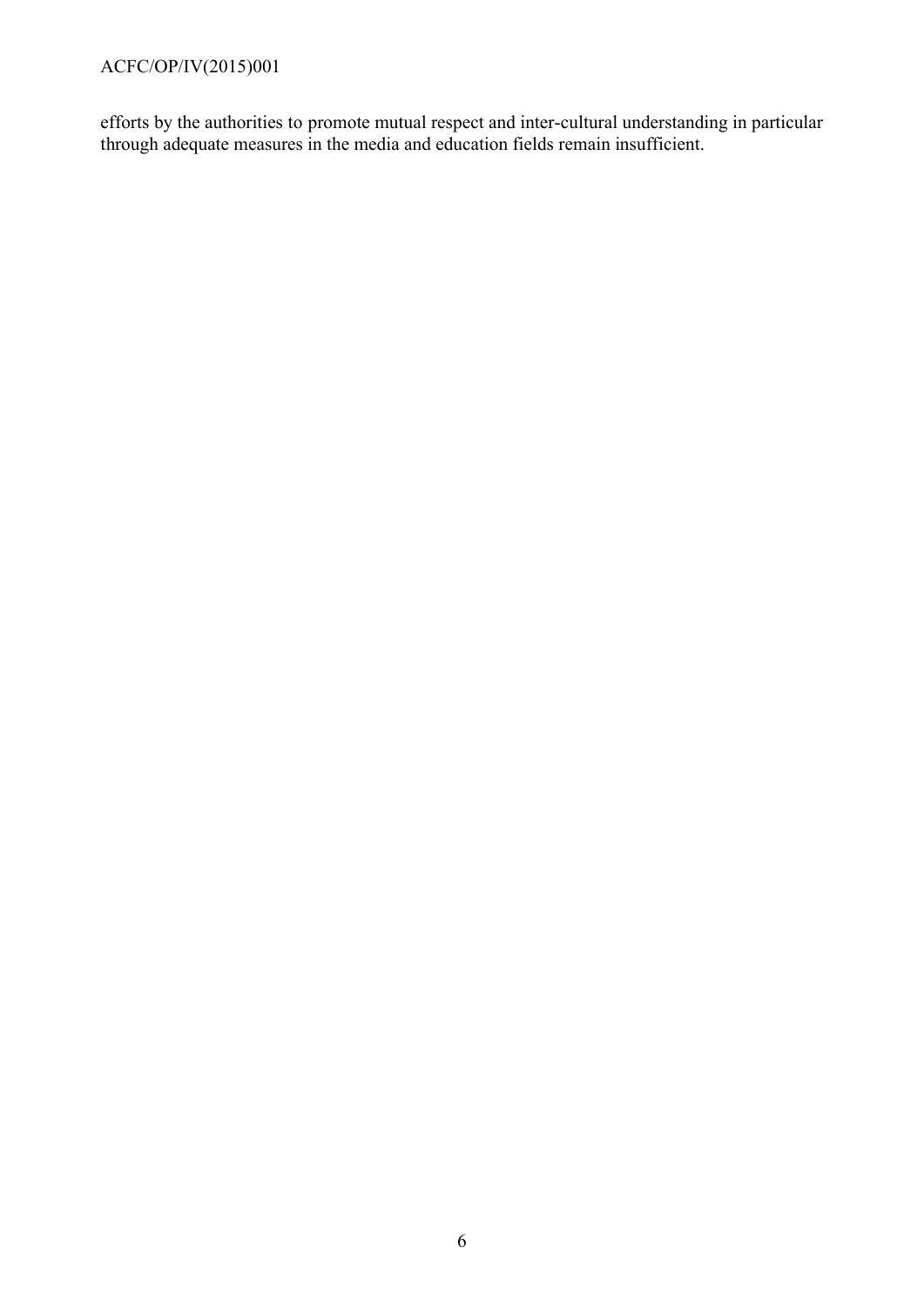## <span id="page-6-1"></span>**II. ARTICLE-BY-ARTICLE FINDINGS**

## <span id="page-6-0"></span>**Article 3 of the Framework Convention**

#### **Personal scope of application**

#### *Present situation*

8. There has been no change with regard to the personal scope of application of the Framework Convention. As specified in the State Report, its protection extends to citizens of the Republic of Cyprus belonging to the Armenian, Latin and Maronite minorities as well as to Roma. Constitutionally, the Armenians, Latins and Maronites continue to be considered as members of "religious groups" who form part of the Greek Cypriot majority community, given that they opted in [1](#page-6-2)960 to affiliate with the Greek Cypriot community<sup>1</sup> (see further below). The Advisory Committee notes, however, that the terminology used does not at present appear to pose a serious cause for concern to the representatives themselves, who are – in common language – quite regularly referred to as "minorities".<sup>[2](#page-6-3)</sup> In addition, Roma are considered a minority group to whom the protection of the Framework Convention applies. The Advisory Committee is not aware of any other group of persons wishing to be protected under the Framework Convention. While the practical impact of limiting the scope of application to citizens may be small, the Advisory Committee reiterates its general viewpoint that such restriction may have a discriminatory effect and should therefore be avoided in favour of an inclusive approach that reflects for each right separately whether there is a legitimate ground to differentiate access based on citizenship.

9. The Framework Convention was conceived as a flexible instrument to be applicable in diverse social, cultural and economic contexts, and in evolving situations. Its application to a specific group therefore does not require the latter's formal recognition as a "national minority", nor a specific legal status for such a group of persons. Consequently, the Advisory Committee considers access to minority rights more important than questions related to the status of a group as a "religious group" or "national minority", and welcomes the overall pragmatic approach applied by the authorities which on the whole facilitates access to rights contained in the Framework Convention of persons belonging to the various minorities living in Cyprus.

#### *Recommendation*

10. The Advisory Committee encourages the authorities to maintain their pragmatic approach to ensure access to rights contained in the Framework Convention to the recognised minority groups, while pursuing flexibility and openness towards any possible other groups, including non-citizens where appropriate, that may wish to claim protection under the Framework Convention in the future.

#### **Right to free self-identification**

#### *Present situation*

11. The 1960 Constitution of the Republic of Cyprus is based on a bi-communal system, carefully elaborated to distribute political powers among the Greek Cypriot and Turkish Cypriot

<span id="page-6-2"></span> $\overline{a}$  $1$  According to Article 2(3) of the Constitution, citizens of the Republic who were neither Greek Orthodox nor Moslems had three months to opt to belong to either the Greek or the Turkish Community, upon which they were "deemed to be members of such Community".

<span id="page-6-3"></span> $2$  While indicating that they would prefer eventually to be recognised officially as "national minorities", representatives expressed their understanding for the lack of progress given that this may require a constitutional amendment.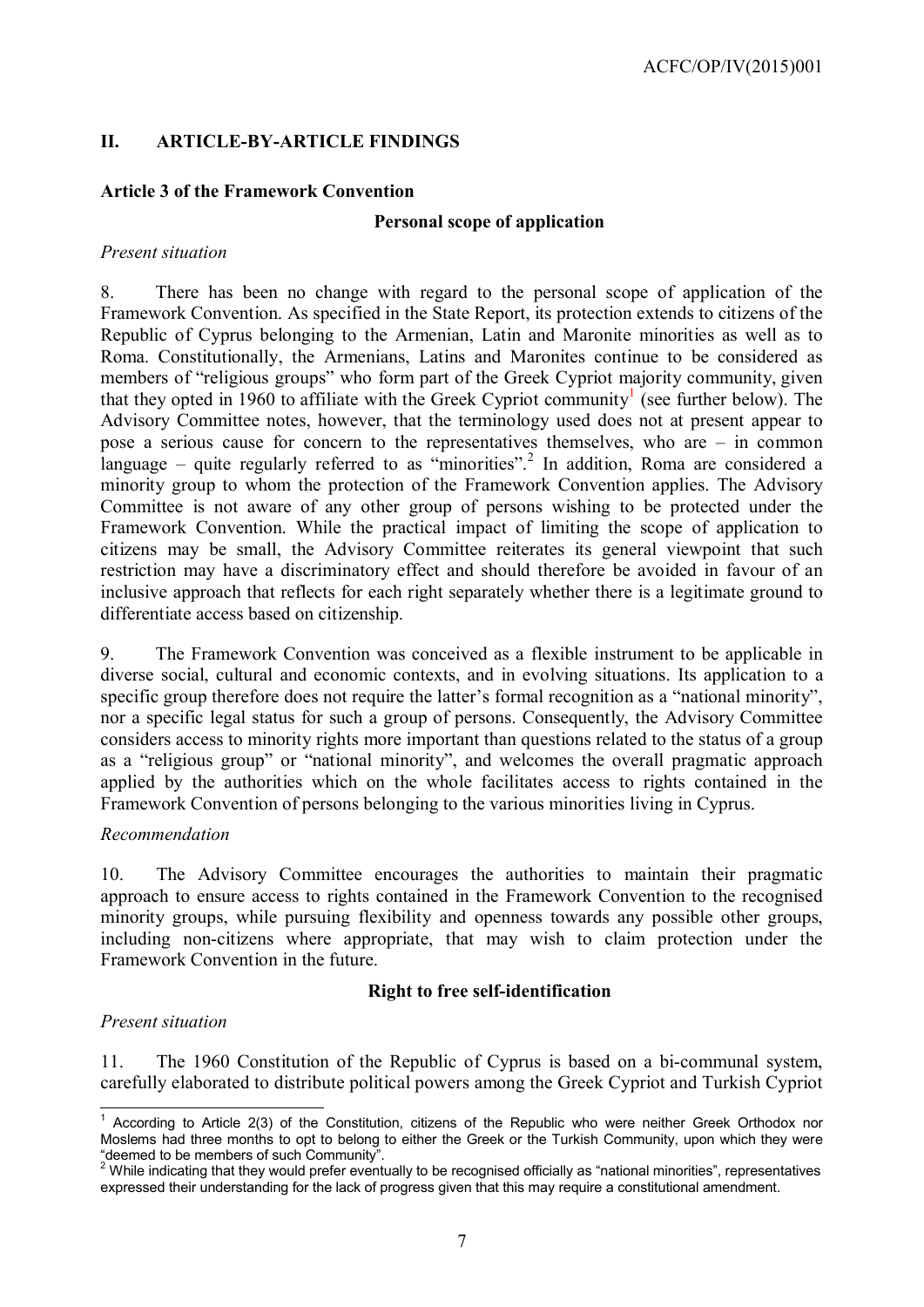communities. As a result, all citizens of Cyprus must belong to either of the two communities in order to exercise their civil duties and enjoy their political rights, such as the right to vote. While representatives of the Maronite, Latin and Armenian minorities opted in 1960 to affiliate with the Greek Cypriot community (see above comments), the Advisory Committee is not aware that persons belonging to the Roma minority were presented with a choice. They have generally been considered as Turkish Cypriots, as most of them are Turkish-speaking and considered to be Muslims.<sup>[3](#page-7-0)</sup> Until today, all new citizens have to opt to belong to one of the two communities within three months upon acquisition of Cypriot nationality.<sup>[4](#page-7-1)</sup>

12. The Advisory Committee acknowledges the very complex constitutional set-up which resonates into all spheres of the Cypriot legal order. It reiterates its concern, however, that the strict division of Cypriot society along ethnic lines continues to interfere with the right of individuals to freely self-identify, one of the main principles of minority protection contained in Article 3 of the Framework Convention. The questionnaire used in the context of the 2011 population and housing census, for instance, contained a question to Cypriot citizens related to "ethnic/religious group" where the head of household had to choose from a closed list of five possible responses, Greek Cypriot, Armenian, Maronite, Latin, or Turkish Cypriot.<sup>[5](#page-7-2)</sup> The Advisory Committee deeply regrets that there was no possibility to indicate affiliation as Roma.<sup>[6](#page-7-3)</sup> nor was it possible to respond "other" or "do not wish to respond", or to opt for multiple affiliations despite the fact that these are very commonly found in contemporary society as a result of mixed marriages, for instance. According to international standards, questions on ethnic origin should be non-mandatory (i.e. questions should include the possibility for respondents to answer "none") and possibilities for the indication of multiple affiliations should be included.<sup>[7](#page-7-4)</sup> The possibility to indicate multiple responses to questions related to languages used in daily communications should equally be provided.<sup>[8](#page-7-5)</sup>

13. The Advisory Committee finds that the continued fixation on classifying citizens into either Greek Cypriots or Turkish Cypriots in all spheres of life, even when not related to the exercise of political rights and when not strictly called for by the Constitution, contradicts the existing diversity in Cypriot society and, moreover, appears to create practical difficulties. Given the closed list of possible affiliations offered to citizens in the census and, according to

<span id="page-7-0"></span> $\overline{a}$  $3$  According to Article 2 (2) of the Constitution, the Turkish Community comprises all citizens of the Republic who are of Turkish origin and whose mother tongue is Turkish or who share the Turkish cultural traditions or who are Moslems. Some Roma were included in the Greek Cypriot community, however, as they were Christians and spoke Greek. Today, most of them are assimilated in the region of Larnaca. See Nicos Trimikliniotis and Corina Demetriou, *The Cypriot Roma and the Failure of Education: Anti-Discrimination and Multiculturalism as a Post-accession Challenge,* in *The minorities of Cyprus: Development Patterns and the Identity of Internal-Exclusion,* Cambridge 2008*.* 

<span id="page-7-1"></span>See Article 2(4) of the Constitution.

<span id="page-7-2"></span><sup>5</sup> Out of a total of 667 398, the following responses were provided: Greek Cypriot (659 115), Turkish Cypriot (1 128), Maronite (3 656), Armenian (1 831), Latin (208) and not stated (1 460). Another question, open to citizens and noncitizens alike, inquired into the respondent's religion, offering a total of seven possible responses: Christian Orthodox (748 610 respondents), Armenian Church (2 453), Maronite Church (3 800), Roman Catholic (24 460), Moslem (15 279), Anglican/Protestant Church (16 974) and "Other/specify" (28 831, of which 14 738 indicated no religion or did not respond). According to the results, the total population of Cyprus counts 840 407 of which 79.4% are Cypriot citizens. The majority of the 20.3% of non-Cypriots are EU citizens, mainly from Greece and the UK.<br><sup>6</sup> The authorities indicated in October 2010 that mare information resording the Cunnus Dome was

<span id="page-7-3"></span>The authorities indicated in October 2010 that more information regarding the Cyprus Roma would be available upon completion of the 2011 census. See Comments of the Government of Cyprus on the 3<sup>rd</sup> Opinion of the ACFC, 8 October 2010, page 7.

<span id="page-7-4"></span><sup>7</sup> See for more background Conference of European Statisticians Recommendations for the 2010 Censuses of Population and Housing, prepared in co-operation with the Statistical Office of the European Communities (EUROSTAT) and the United Nations Economic Commission for Europe, United Nations, New York, and Geneva, 2006, paragraph 426: "respondents should be free to indicate more than one ethnic affiliation or a combination of ethnic affiliations if they wish so".

<span id="page-7-5"></span>See also European Charter for Regional or Minority Languages, Fourth Report on Cyprus, January 2014, para. 10.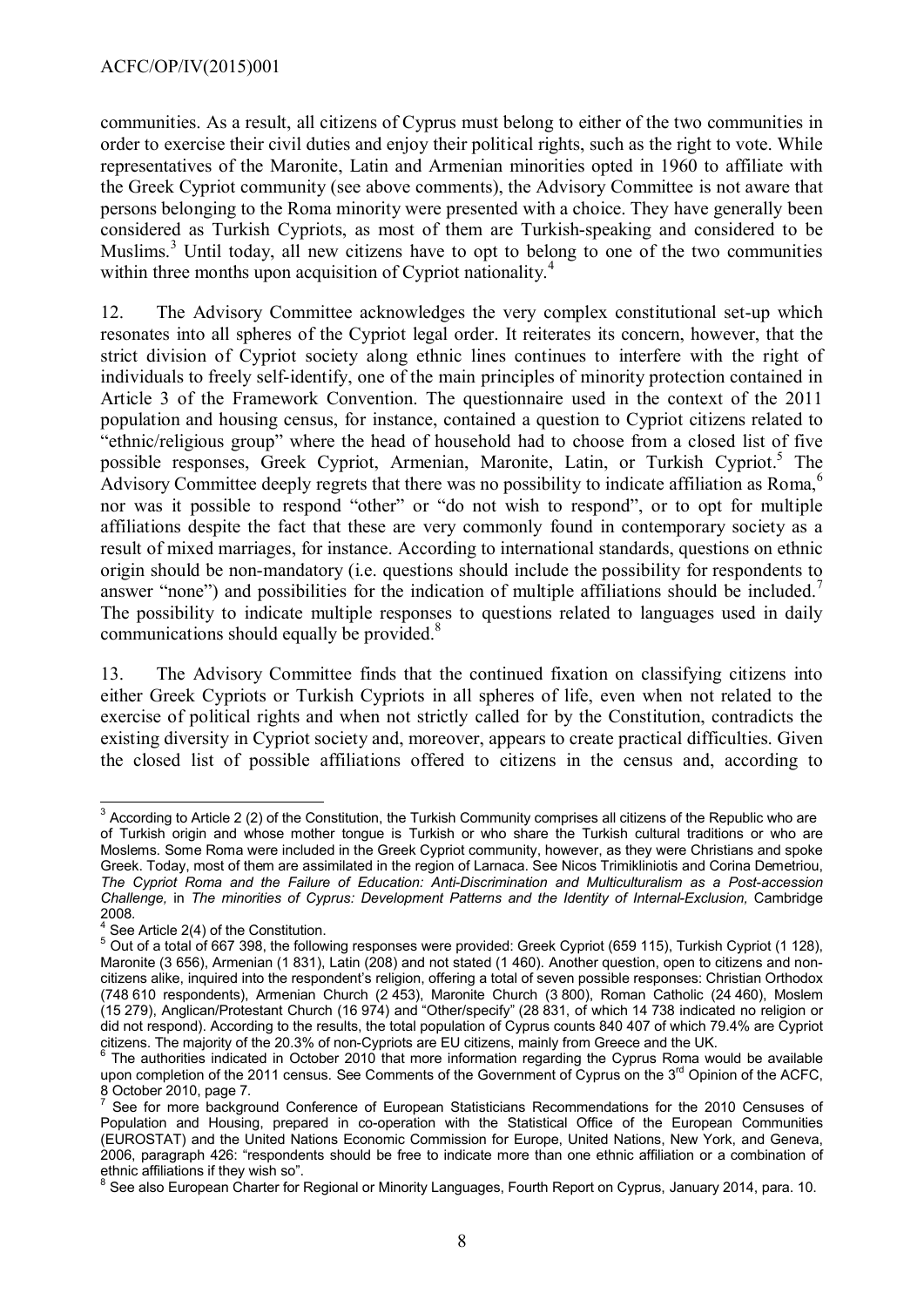government officials also in the course of other regular statistical surveys, the Advisory Committee is concerned that the small amount of existing data related to Roma is gathered based on attributed identification rather than personal choice, and emphasises that the association of persons with a specific group based on visible or linguistic characteristics or on presumption is not compatible with the Framework Convention.<sup>[9](#page-8-1)</sup> This is in particular so as the classification of Roma as Turkish Cypriots has practical implications on the ability to access and enjoy a number of rights (see comments on Articles 4, 12, and 15).

14. While reiterating its acknowledgment of the specific constitutional set-up of the Republic of Cyprus, the Advisory Committee further notes that the Constitution appears not always to be applied consistently. It refers in particular to the range of provisions concerning the communal rights of Turkish Cypriots that were suspended following the formulation of the "doctrine of necessity" in a 1964 Supreme Court case.<sup>[10](#page-8-2)</sup> The Advisory Committee fears that the continued division of society along ethnic lines may encourage ethno-centric sentiments that are not conducive to the formation of a cohesive society in line with the principles and values of the Framework Convention (see further comments on Article 6). Given the high level of heterogeneity in Cypriot society, both traditionally and owing to immigration in recent decades, the Advisory Committee considers that respect for the right to free self-identification of all members of Cypriot society, with their diverse ethnic, linguistic, religious and other backgrounds and including multiple affiliations, may not only allow for a more fact-based assessment of the make-up of society in statistical data collection exercises. It may also constitute a positive step in the formation of a common civic identity which is shared by all citizens of the Republic of Cyprus irrespective of their background.

#### *Recommendation*

15. The Advisory Committee urges the authorities to ensure that the right to free selfidentification is respected in all data collection exercises and to ensure that relevant state officials and minority representatives themselves are made aware of this right, particularly where the identification is used as basis for the application of some minority rights.

## <span id="page-8-0"></span>**Article 4 of the Framework Convention**

#### **Legal and institutional framework against discrimination**

#### *Present situation*

16. Following adoption of relevant transposition laws in 2004 as well as amendments to the Constitution in 2006 which render EU law directly applicable,<sup>[11](#page-8-3)</sup> the legislative framework in Cyprus is generally considered in line with the EC Equality Directives. No comprehensive

<span id="page-8-1"></span>j  $9$  See also ACFC Third Commentary on Language Rights, para. 17.

<span id="page-8-2"></span><sup>&</sup>lt;sup>10</sup> The Supreme Court found that ensuring the existence of the state is a vital interest that will prevail over the faithful application of the Constitution when the circumstances have so irrevocably changed that the Constitution can no longer respond*, Ibrahim Mustafa and others v Attorney General of the Republic of Cyprus*, 1964, 1 CLR 195. The doctrine was extended in 1974 to cover also measures adopted to address the situation created by the Turkish military operations in northern Cyprus, affecting among others the use of the Turkish language, the property rights of Turkish Cypriots, as well as their right to vote. The latter was addressed by the European Court of Human Rights in the case of *Aziz v. Cyprus* (application No. 69949/01 of 22 September 2004, finding that, although rights may be subject to limitations depending on the country's special situation, such limitations must be such so as "not to curtail the rights in question to such an extent as to impair their very essence"). Following this judgment, the right to vote was granted to Turkish Cypriots residing in the territory under the control of the Republic of Cyprus for six months or more.

<span id="page-8-3"></span><sup>&</sup>lt;sup>11</sup> The Cypriot Constitution was amended in July 2006 to give supremacy to EU laws. Since 1989 it has been amended altogether seven times.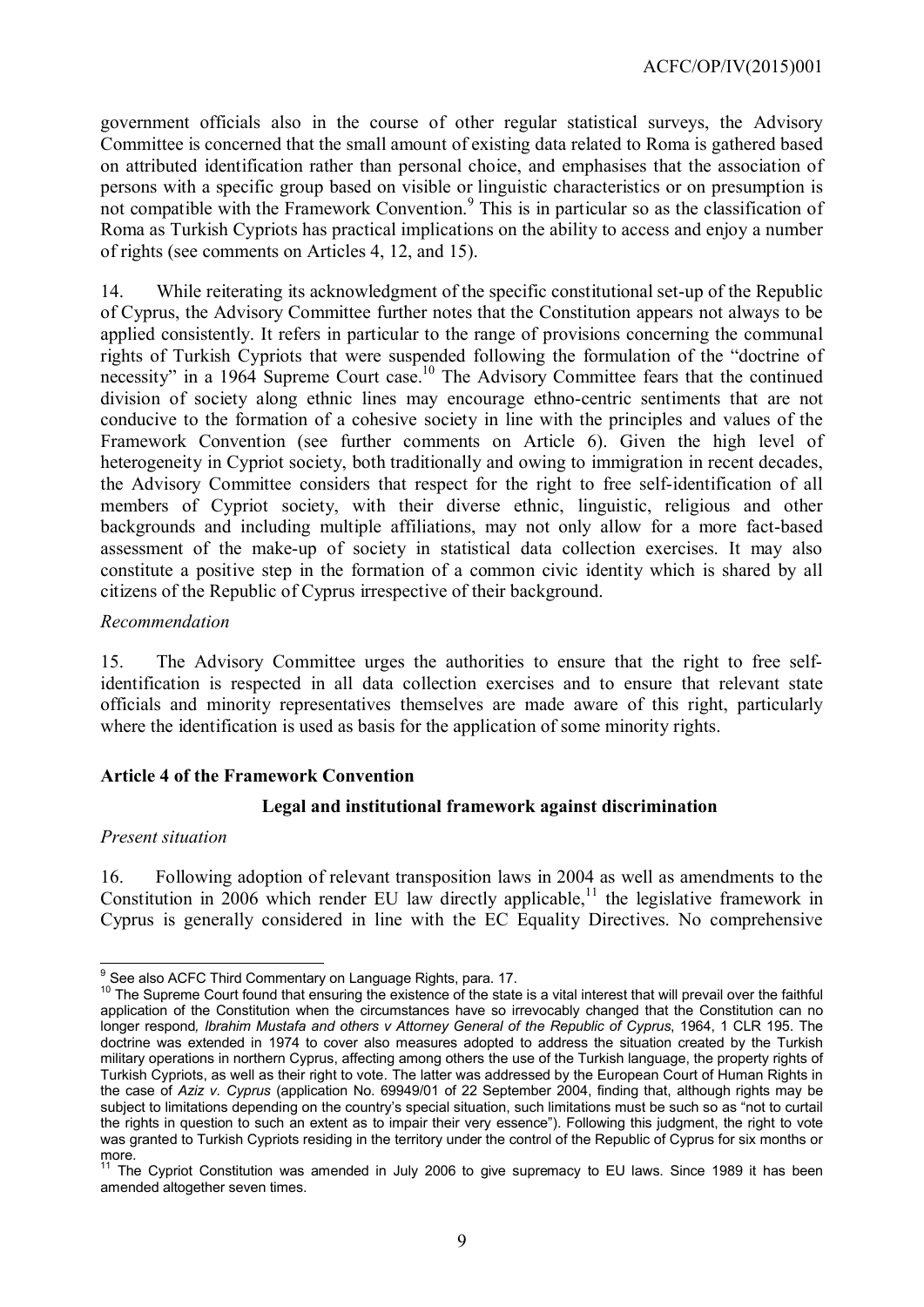review of the domestic legal framework to ensure compliance with the Directives or other relevant international norms, such as those contained in the Convention on the Elimination of all Forms of Racial Discrimination, has been conducted, however, nor have discriminatory laws or provisions been repealed.<sup>[12](#page-9-0)</sup> As awareness of the applicable rights and procedures remains limited among society and the legal profession alike, only very few cases invoke the new provisions and national Courts reportedly continue to consider allegations of discriminatory treatment according to their compatibility with the pre-existing provisions of the Constitution rather than with the now directly applicable EU and international antidiscrimination standards.<sup>[13](#page-9-1)</sup> Against this background, the Advisory Committee regrets that very few steps have reportedly been taken by the authorities in recent years to raise awareness of the applicable antidiscrimination provisions among society and in particular among the judiciary and law enforcement. According to interlocutors of the Advisory Committee, most awareness raising initiatives that have taken place are conducted by civil society organisations as well as by the Ombudsman Office, with funding stemming almost exclusively from the European Commission.

17. The Ombudsman Office continues to play an active role as both the Antidiscrimination Authority and Equality Body. While the Office enjoys trust among society and is regularly turned to, there appears to be continued confusion as to the various functions it fulfills and the remit of its responsibilities related to discrimination issues.<sup>[14](#page-9-2)</sup> The number of complaints received by the Equality Body and the Antidiscrimination Authority raising discrimination based on ethnic or racial grounds remains low compared with the existing reports of such attitudes displayed in the private and public sectors.<sup>[15](#page-9-3)</sup> In addition to the low awareness of the legal remedies available to possible victims of discrimination, the inhibitive cost of litigation and length of proceedings once lodged remain of deep concern to the Advisory Committee as they deter victims from lodging complaints.<sup>[16](#page-9-4)</sup> According to civil society representatives engaged in the defence and representation of victims of discrimination, persons belonging to disadvantaged groups who are most exposed to discriminatory treatment, such as the Roma, only very rarely report incidents, as they are often unaware of their rights and the redress mechanisms available to them, lack the necessary financial means, and lack the confidence that taking action may result in a positive outcome for them. The Advisory Committee welcomes in this context the proactive approach taken by the Ombudsman Office in identifying systemic problems and initiating inquiries into possible areas of concern rather than waiting for individual complaints to be lodged.<sup>[17](#page-9-5)</sup> An investigation lodged by the Equality Body into the education situation of Roma children, for instance, resulted in a report in 2011 criticising the non-inclusive approach of the educational system (see further comments on Article 12).

<span id="page-9-0"></span> $\overline{a}$  $12$  See also the Concluding observations of the Committee on the Elimination of all Forms of Racial Discrimination on Cyprus of 23 September 2013, CERD/C/CYP/CO/17-22, mentioning, for instance, the Tenant Law.

<span id="page-9-1"></span><sup>13</sup> See Report on Measures to Combat Discrimination, Country Report 2013 on Cyprus, Corina Demetriou. The Advisory Committee was informed that courts had been instructed in September 2014 to start gathering statistics of cases involving allegations of discrimination or racial motivation.

<span id="page-9-2"></span><sup>14</sup> Out of a total of some 2600 complaints received in 2014, for instance, only 77 addressed the Antidiscrimination Authority and only 62 the Equality Body.

<span id="page-9-3"></span> $15$  In 2013, 87 out of a combined total of 151 cases received by the Antidiscrimination Authority and the Equality Body raised national or racial origin as ground of discrimination. See European network of legal experts in the nondiscrimination field, p.211.

<span id="page-9-4"></span>Legal aid is provided only in cases alleging offences that are punishable with imprisonment over one year, which excludes offences under the antidiscrimination provisions for which the penalty is a maximum of six months. While the Supreme Court found this provision unconstitutional in 2008, the law has reportedly not been amended.

<span id="page-9-5"></span><sup>&</sup>lt;sup>17</sup> The Antidiscrimination Authority, for instance, has received a decreasing number of complaints in recent years. Out 134 complaints in 2011, 14 concerned discrimination on ethnic grounds. There were 125 complaints in 2012 (with 13 concerning discrimination on grounds of ethnic origin); 88 in 2013 (12) and 73 in 2014 (10). All figures received from the Ombudsman Office.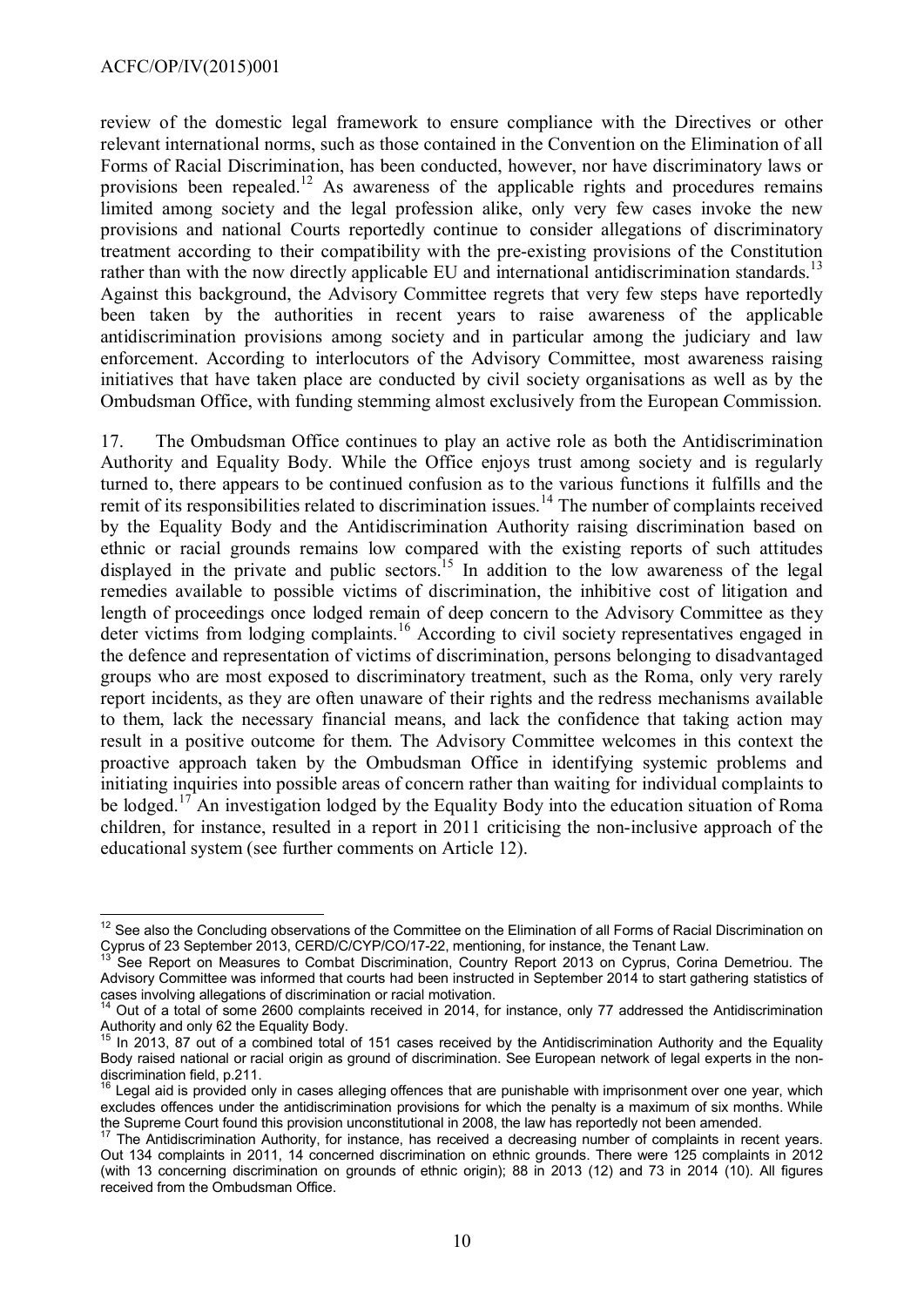18. The Advisory Committee deeply regrets the fact that the Ombudsman Office continues to be severely under-resourced. While appreciating the delicate economic situation and the austerity measures that the government has had to apply, it notes that the budget for the Office has remained unchanged since 2009, while its functions have since multiplied significantly. In addition to his responsibilities as Equality Body and Antidiscrimination Authority, the Ombudsman Office was also appointed as National Mechanism for the Prevention of Torture (in 2009), as National Human Rights Institution (in 2011), as Independent Authority for the Rights of the Disabled (in 2011) and as monitoring body for the return of irregular migrants (in 2013), without these extensions of the mandate being accompanied with any increase of staff or budget. This lack of resources (the Office has less than 30 staff) has resulted in significant delays in the examination of complaints which, according to civil society representatives, has a negative effect on the ability of complainants to obtain an effective remedy, such as in a subsequent court proceeding where the statute of limitation may have elapsed. In addition, the Ombudsman continues to be appointed by the President of the Republic and is not allowed to recruit its staff independently, which likely will result in the National Human Rights Institution not being accorded 'A status' according to the Paris Principles.<sup>[18](#page-10-0)</sup> The Advisory Committee considers that the continued lack of adequate resources raises serious concerns regarding the ability of the institution to effectively and independently perform its important tasks.

## *Recommendations*

19. The Advisory Committee strongly recommends that the authorities raise awareness amongst relevant officials as well as in broader society of the applicable antidiscrimination standards, including as regards multiple forms of discrimination, in close coordination with relevant civil society organisations. Efforts must target in particular those groups that are known to be most exposed to discrimination, including by making information material available in languages most spoken by these groups.

20. It also calls on the authorities to enhance their financial and political support to the Ombudsman Office and to demonstrate the importance accorded by the government to the multiple functions of the Office by granting full independence and an adequate budget.

## **Measures to promote full and effective equality and equality data**

## *Present situation*

21. Safeguards contained in the bi-communal system of the Constitution in order to ensure that no discrimination shall result from a person's affiliation with one of the two communities were effectively suspended in line with the "doctrine of necessity" (see comments on Article 3). Consequently, Turkish Cypriots, including Roma who are affiliated with this community, continue to be affected by the resulting restrictions on access to a variety of rights.<sup>[19](#page-10-1)</sup> This reportedly creates a situation of structural inequality and exclusion that is exacerbated by the

<span id="page-10-0"></span> $\overline{\phantom{a}}$ <sup>18</sup> An application to the International Coordinating Committee of National Institutions for the Promotion and Protection of Human Rights was submitted in December 2014.

<span id="page-10-1"></span><sup>&</sup>lt;sup>19</sup> The Advisory Committee takes note of the view expressed by the authorities in their comments made to the ACFC Third Opinion on Cyprus and in the fourth state report that Turkish Cypriots are not a national minority within the context of the Framework Convention and, as citizens of the Republic, enjoy full and equal access to all rights. It wishes to point out that it is fully aware of the fact that Turkish Cypriots do not have the status of a national minority under the Framework Convention. While all members of society are expressly addressed in Article 6 of the Framework Convention (see below), it refers here to the *de facto* restrictions on the access to rights of Roma, who are considered as Turkish Cypriots, which are reflected in a variety of reports, such as in the recent decision of the Equality Body regarding the obstruction of the right of Turkish Cypriots to marry through undue bureaucratic requirements. See See [http://www.non-discrimination.net/content/media/CY-123-](http://www.non-discrimination.net/content/media/CY-123-Turkish%20Cypriots%20right%20to%20marry.pdf)

[Turkish%20Cypriots%20right%20to%20marry.pdf.](http://www.non-discrimination.net/content/media/CY-123-Turkish%20Cypriots%20right%20to%20marry.pdf)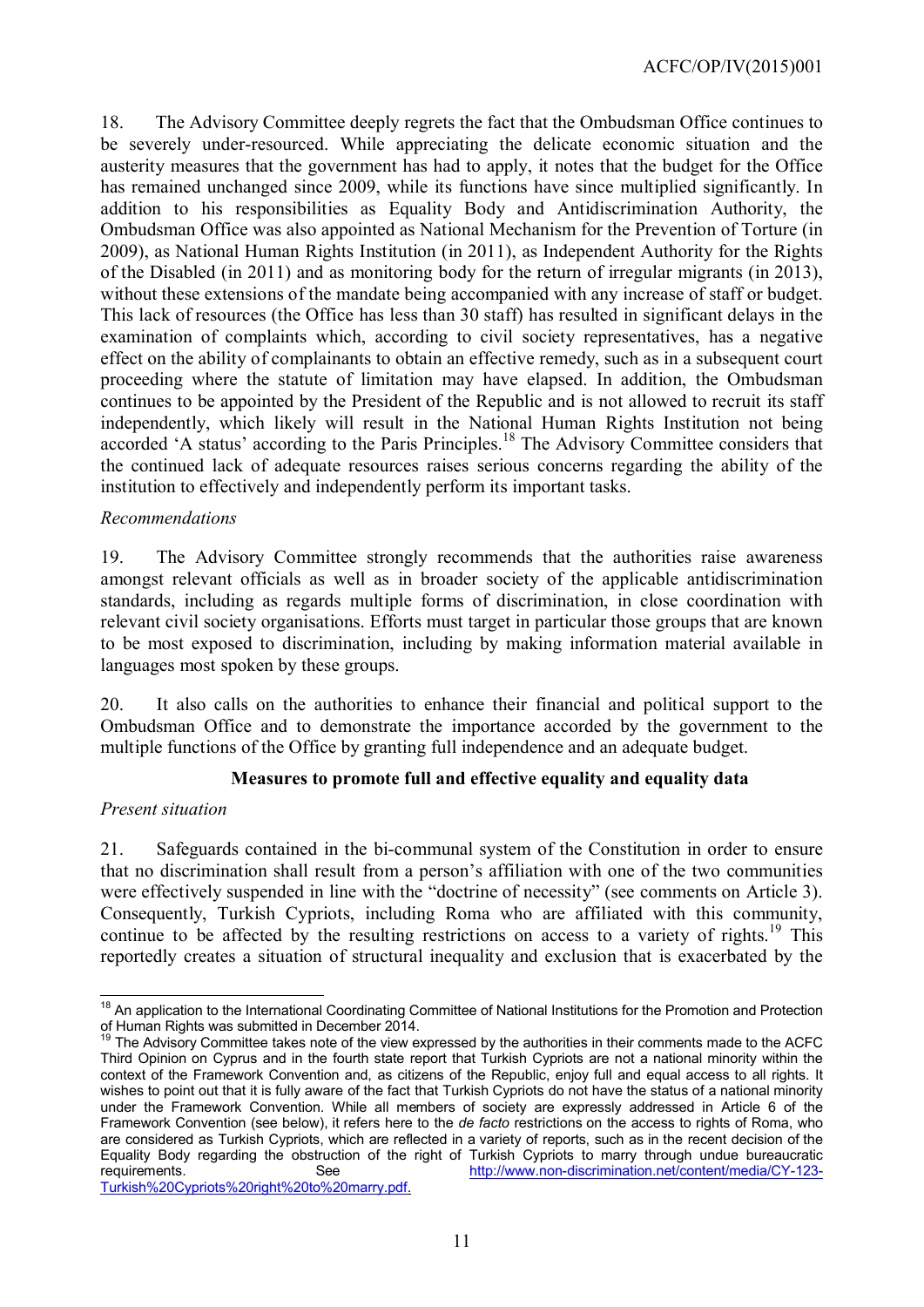fact that information on the existing restrictions and bureaucratic requirements is usually available only in Greek (see also comments in Articles 10 and 15).<sup>[20](#page-11-0)</sup>

22. The Advisory Committee welcomes the adoption of the "policy measures for the social inclusion of Roma" which were submitted to the European Commission in January 2012, indicating the main measures intended to be taken in the four established priority areas (education, employment, healthcare and housing), as well as the progress report on implementation submitted in December  $2013$ <sup>[21](#page-11-1)</sup> It reiterates, however, that for effective policies and strategies to be developed, close consultation with representatives of the target group itself must be established and maintained. While welcoming the fact that administrative entities receive Roma families who arrive from areas outside government control and gather information and data in order to adequately respond to their specific needs and concerns, it is unclear to what extend this information is gathered and recorded, in line with international standards, to develop effective policies for their effective equality and integration in Cypriot society jointly with and based on consultation with Roma representatives. Despite the small number of Roma residing in the Republic, $^{22}$  $^{22}$  $^{22}$  the Advisory Committee regrets that there is reportedly still no organisation that would present and channel their views and concerns, or that would engage in raising their rights awareness and enhancing their capacity to pursue these rights and formulate demands towards relevant government agencies (see comments on Article 15).

23. At the same time, the Advisory Committee gained the impression that little effort has been made to engage directly with representatives of the Roma in order to improve their situation. It further understands that, despite the fact that the amendments to the Constitution in 2006 have rendered positive measures compatible with the Constitution, the Advisory Committee understands that a number of courts and legal professionals still view the promotion of the equality of disadvantaged groups as violating the equality principle contained in Article 28 of the Constitution. While some recognition has been expressed by authorities that measures to promote equality can be more effective when designed on the basis of reliable data, there exists to date no comprehensive system of regularly collecting disaggregated data on the access to rights situation of the various groups in society in order to better promote their full and effective equality. The Advisory Committee considers that concerted efforts must be made to obtain an accurate picture of the access to rights situation prevailing among the various groups, including disaggregated data related to age and sex, in order to develop targeted policies to promote the full and effective equality of the respective groups, in close coordination with representatives.

## *Recommendations*

24. The Advisory Committee calls on the authorities to reach out actively to representatives of disadvantaged groups in society, in particular the Roma, to ensure that their views and concerns are directly taken into account in the development of any strategies or policies aimed at promoting their full and effective equality.

25. The Advisory Committee calls on the authorities systematically to gather disaggregated equality data, in line with international standards, to ensure that all policy measures related to the promotion of equality are based on sound data. In addition, awareness must be raised of the

<span id="page-11-0"></span>j  $^{20}$  See among others ECRI fourth monitoring cycle para. 134.

<span id="page-11-1"></span><sup>&</sup>lt;sup>21</sup> See State Report, paragraphs 34 and 37.

<span id="page-11-2"></span><sup>22</sup> According to information received in Nicosia and Limassol during the visit, 83 families (335 persons) live in Limassol and 73 families reside in the Paphos district.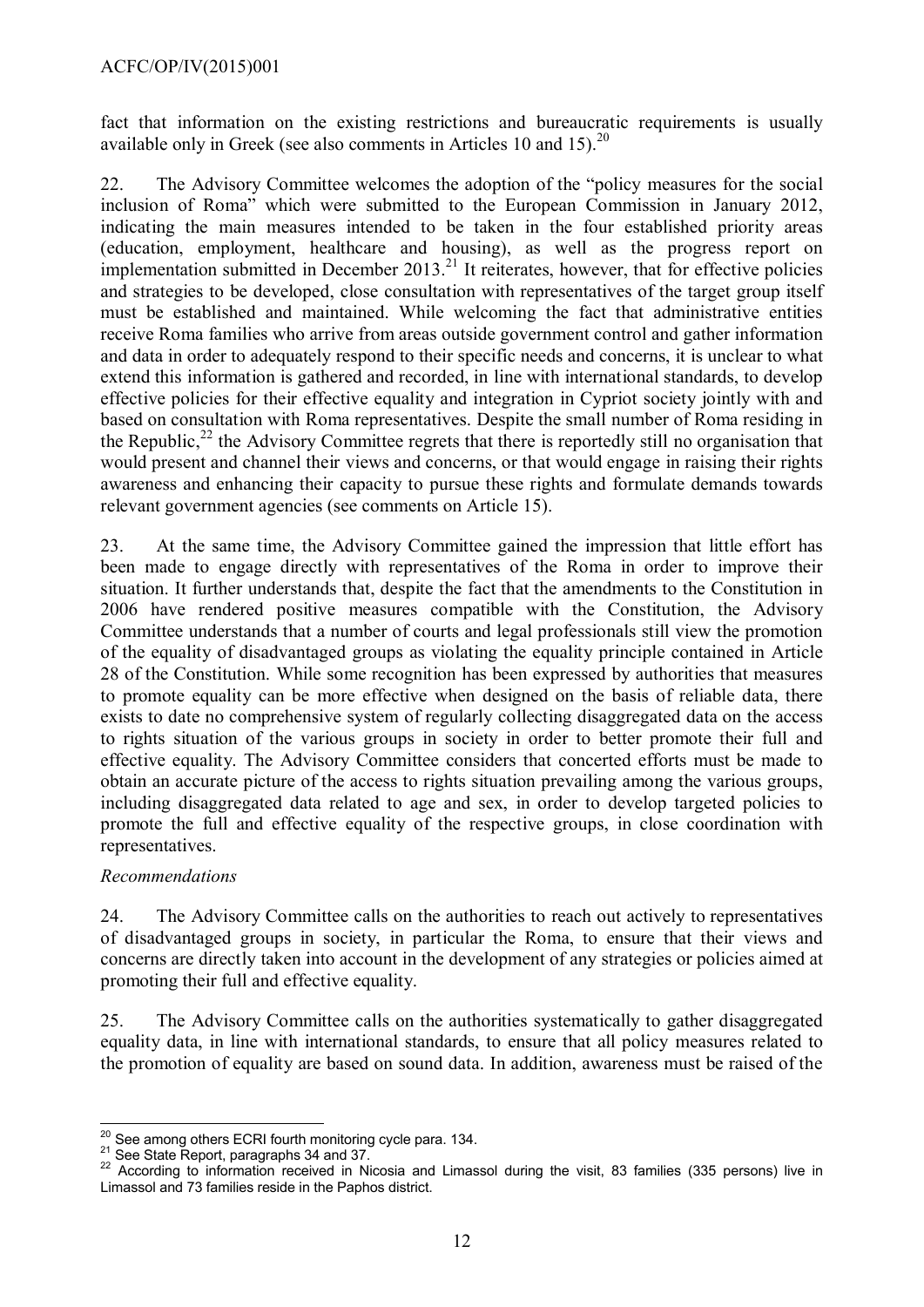role and explicit legality of positive measures to overcome structural inequalities and promote equality more effectively.

## <span id="page-12-0"></span>**Article 5 of the Framework Convention**

## **Support for the preservation and development of national minority identities and cultures**

#### *Present situation*

26. The Advisory Committee welcomes the continued support provided by the authorities, mainly through the Ministry of Interior and the Ministry of Education and Culture, to some of the cultural projects organised by the various minority groups (see also under Article 9).<sup>[23](#page-12-1)</sup> It notes, however, that the economic situation has led to a further decrease in the already limited budgets. The difficult climate is also acknowledged amongst the minority communities and there is considerable self-financing by the representatives to maintain at least some of their activities, such as the publication of print material and the maintenance of a website to provide updated information to members of the Maronite community, including those residing outside the government-controlled area. The Advisory Committee considers that given the fact that the various groups had only limited support even prior to the crisis the additional cuts may be affecting them disproportionately. In addition, it appears that no methods have been introduced to enhance the transparency and predictability of allocations to ensure that representatives have an effective opportunity to plan and prioritise their activities according to their own decisions.

27. According to government and minority representatives alike, the main focus in terms of support for the minority cultures and identities is provided in the area of education (see comments on Articles 12 and 14). As a result, the communities maintain contact and gather largely around pre-school or school events.<sup>[24](#page-12-2)</sup> While the Latins, due to their Catholic faith and their close connection to Caritas and other international organisations present in Cyprus, have access to a number of premises to organise cultural or other activities for young adults and adults who have no link to the respective schools, there are no such opportunities for the Armenians and Maronites. The Advisory Committee regrets that no locations for cultural centres have been identified despite the fact that negotiations have been ongoing for years. While a number of options appear to have been discussed, including a possible site that could serve as joint premises for both or all three groups, it understands that the identified location should be centrally located and easily accessible in order to serve its purpose of constituting a wellfunctioning meeting place for the respective communities, enabling them effectively to preserve and develop their culture, as well as of raising the visibility of the various groups amongst the majority population.

28. While efforts continue among minority communities to raise their level of activity and organise events, including charitable events, which increase their visibility in public life, broader awareness amongst the majority population of the minority communities and their distinct history, culture and traditions continues to be very scarce. The Advisory Committee welcomes in this context the agreement of the Commissioner to the Presidency for Humanitarian Affairs and Overseas Cypriots, who since 2013 also functions as Advisor to the President on issues pertaining to the religious groups, to host an exhibition in the Presidential Palace on the

<span id="page-12-1"></span> $\overline{a}$  $^{23}$  According to the State Report, the Ministry of Interior provided 7,500 EUR in 2013 to support the publication of printed material and 4,000 EUR were provided for the maintenance of a website entertained by the Armenians.

<span id="page-12-2"></span>An Armenian language nursery has been created through private funds as an additional effort to bring the community together, extending to young adults and their infants.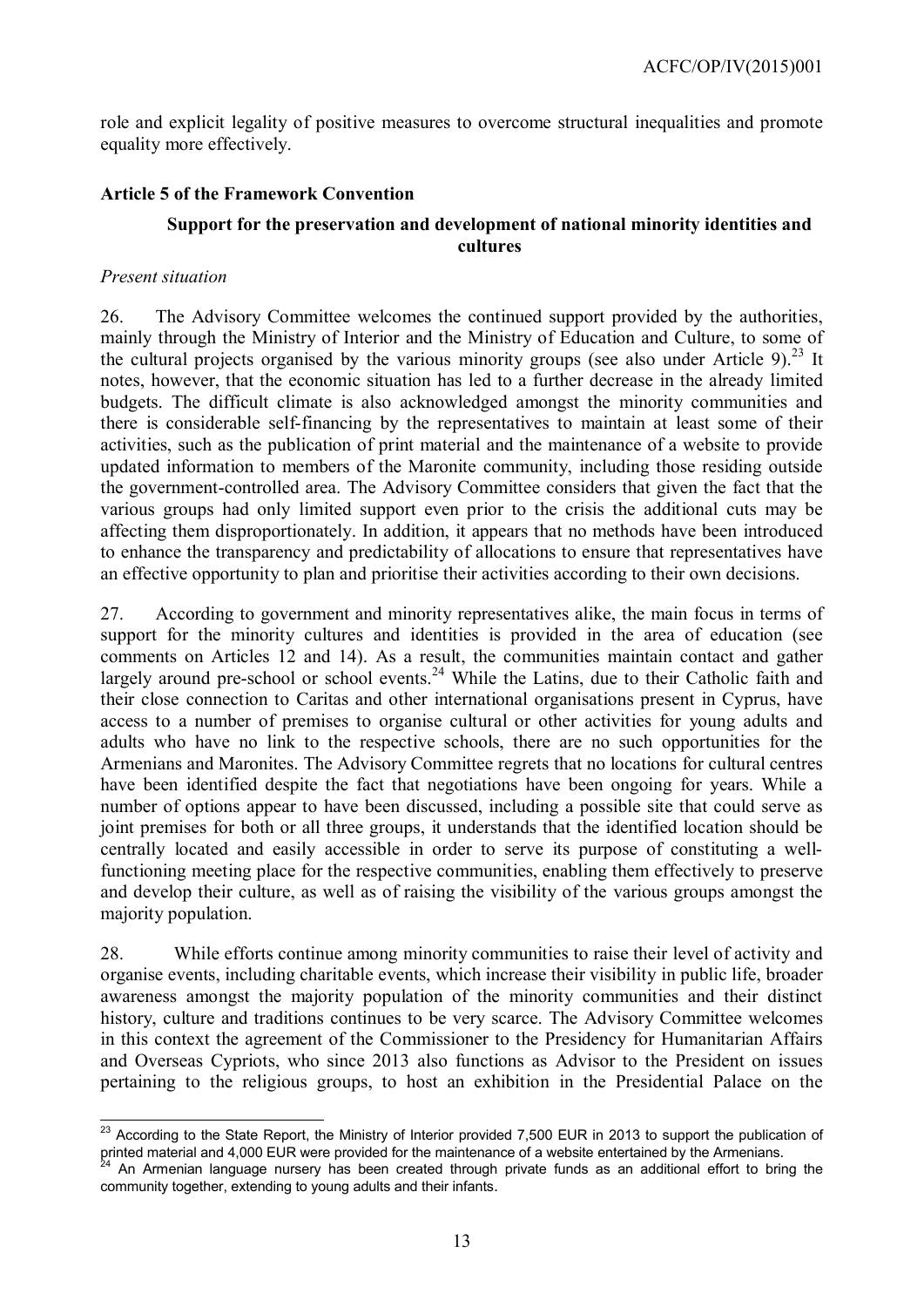particular cultures, identities and history of the Armenians, Latins and Maronites in Cyprus. It is further pleased to note the publication of three booklets containing information on the cultural identity, history and presence of the Armenians, Latins and Maronites in Cyprus by the Public Information Office in 2012, which, according to representatives, is highly appreciated by members of the communities. In this context it regrets, however, that no efforts have been made vis-à-vis the Roma in Cyprus, whether towards the preservation of their cultural identity or in terms of efforts to raise awareness and respect for their distinct identity and culture amongst society. Given the almost exclusive focus on socio-economic challenges and poverty in the public discourse related to Roma, the Advisory Committee considers it particularly important that positive images of Roma traditions and customs are portrayed to the public and that their specific status as a minority with distinct cultural heritage is not ignored.

29. The Advisory Committee welcomes the continued support by the authorities for the preservation of the cultural identity of the Maronites living in villages outside the Governmentcontrolled area, as well as for the maintenance of contacts of the community throughout the island. It is pleased to note in particular that the summer camp for Maronite children in the traditional village of Kormakitis continues to be organised on a yearly basis. Visits of religious sites located outside the Government-controlled area are also organised, such as the visit of the Armenian Monastery organised in November 2013, and the Advisory Committee notes with interest that the bi-communal Technical Committee operating under the auspices of the United Nations is engaged in conservation and renovation activities of the Maronite Saint George Old Church in Kormakitis.

30. Furthermore, progress continues to be made regarding the preservation of Cypriot Maronite Arabic (CMA) as a minority language of Cyprus. Implementation of the Action Plan for the Revitalisation and Empowerment of CMA has commenced, albeit in a reduced way owing to financial constraints. The Advisory Committee understands that the first phase of the Plan, i.e., the recording of native speakers in order to "store" the language in its original form has been completed at the end of 2014 and efforts are underway to establish writing conventions with the aim of developing teaching material for use in schools (see further comments on Article 14). While the Advisory Committee highly appreciates this important engagement by the University of Cyprus to preserve the distinct cultural and linguistic heritage of the Maronites, it notes the concerns of representatives of the group that efforts are focussed more on the scientific benefits of archiving the language than on the interests of the speakers themselves to revitalise CMA as a crucial element of the Maronite identity in current day Cyprus (see also comments on Article 10). It reiterates in this context that the rights contained in Article 5 of the Framework Convention do not only apply to traditional elements of minority cultures but also to their modern expressions, which must equally be supported to promote their development and evolution in line with the concerns and wishes of representatives.<sup>[25](#page-13-0)</sup>

# *Recommendations*

31. The Advisory Committee strongly encourages the authorities to increase their support for the cultural activities of minority communities and to ensure that the views and interests of the representatives are effectively taken into account in all planning and decision-making.

32. The Advisory Committee further calls on the authorities to identify without delay and in close consultation with minority representatives suitable premises that can serve as cultural centres for the relevant groups.

<span id="page-13-0"></span> $\overline{a}$  $^{25}$  See ACFC Second Thematic Commentary on Effective Participation, para. 66.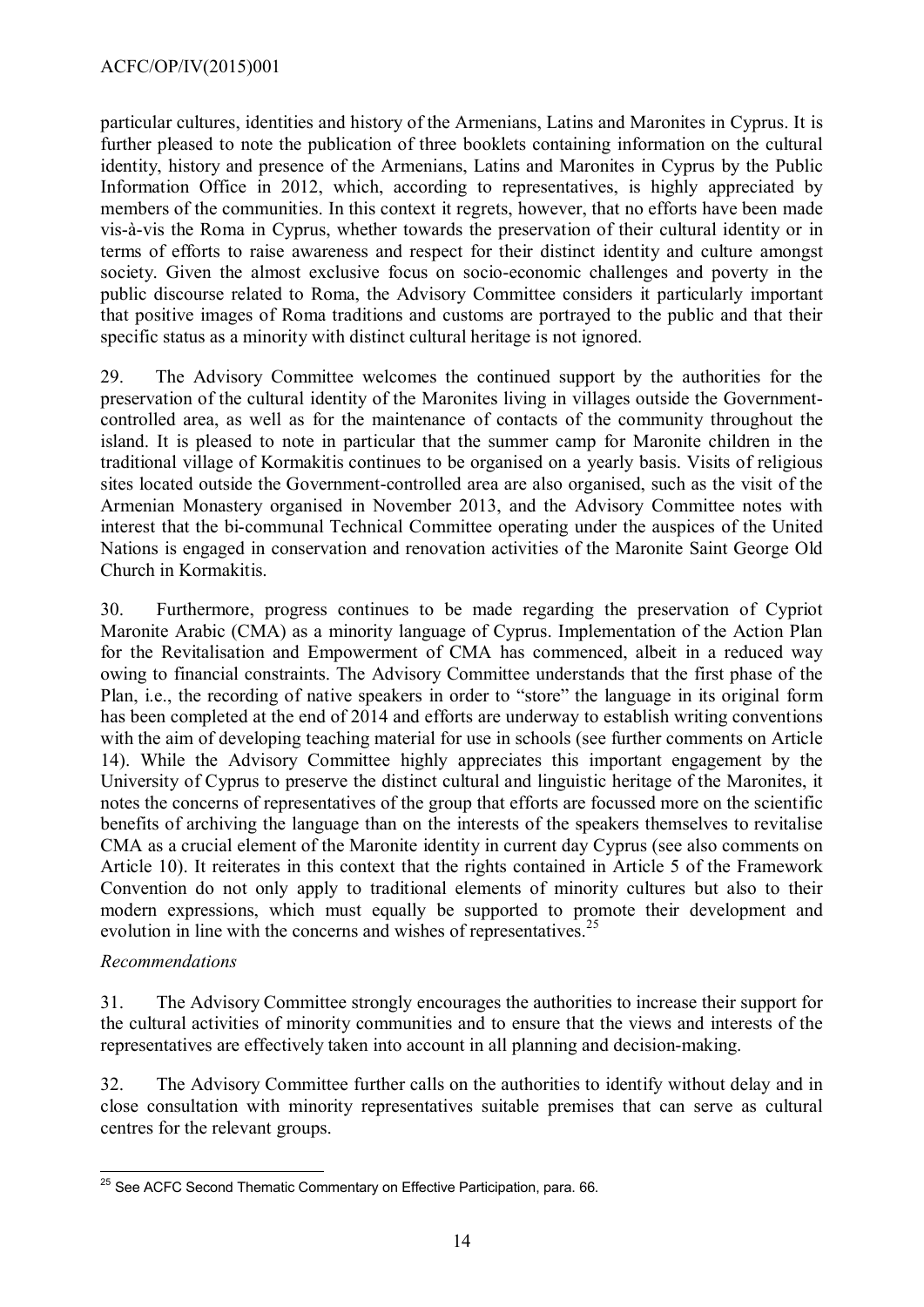33. The Advisory Committee encourages the authorities to reinforce their efforts towards the preservation of CMA while ensuring that the views and concerns of the speakers are adequately taken into account at all stages of the process.

## <span id="page-14-0"></span>**Article 6 of the Framework Convention**

## **Tolerance and inter-cultural dialogue**

## *Present situation*

34. While a general climate of tolerance still prevails in Cyprus and respect for diversity is shown in particular towards members of the Armenian, Maronite and Latin communities, the Advisory Committee is concerned by reports of a deterioration since 2010, coinciding with the onset of the economic crisis, which culminated in 2013. While acknowledging the heavy burden imposed on all parts of society by the economic situation, it regrets the effect this has had on the broader sense of cohesion and solidarity among Cypriot society and the apparent lack of measures taken by the authorities to promote integration of society.<sup>[26](#page-14-1)</sup> As a result, radical political parties have gained support and the division between the two Communities, the Greek Cypriots and the Turkish Cypriots, has been accentuated, in particular in periods leading up to elections.[27](#page-14-2) Amid the continued influx of migrants to Cyprus, incidents of hostilities against migrants and asylum-seekers as well as Turkish Cypriots and Roma are reportedly increasing. The Advisory Committee notes with concern that certain political parties, amplified by some media outlets, have been nurturing and instrumentalising xenophobic sentiments in the population by publicly blaming migrants for the economic situation and high unemployment in Cyprus. This has reportedly resulted in an increasing sense of a shift towards a three-pronged society where members of the predominant Greek Cypriot linguistic and religious community are viewed as "first class citizens", EU citizens and wealthy immigrants are regarded as coming second, and Turkish Cypriots, Roma, refugees and asylum-seekers are considered as falling into a third category, a possible perception that has direct implications for the lives of and attitudes amongst residents of Cyprus on a daily basis. [28](#page-14-3)

35. The Advisory Committee appreciates that the development of intercultural understanding and trust depends to a large extent on the status of the settlement negotiations which are currently on hold.<sup>[29](#page-14-4)</sup> It is particularly welcome in the current context that the joint initiative of the religious leaders of Cyprus to emphasise the particular and constructive role of interreligious communication and dialogue for fostering understanding and preventing or overcoming mistrust between different groups has continued and is thriving, despite the temporary halt in political negotiations. The Advisory Committee also notes with interest a joint declaration by the Cyprus Chamber of Commerce and the Turkish Cypriot Chamber of Commerce of September 2014, which proposes to transform the buffer zone into a zone of unity,

<span id="page-14-1"></span>j <sup>26</sup> Beyond the Action Plan for the integration of immigrants who are legally residing in Cyprus 2010-2012*,* which elapsed, there is no broader integration strategy in Cyprus.

<span id="page-14-2"></span><sup>27</sup> See for an overview *The interaction between racist discourse and the rise in racial violence in Cyprus,* European University Institute, N. Trimikliniotis and C. Demetriou, Work Package 4 – National Case Studies of Challenges to Tolerance in Political Life, 2012/31, pages 9-10. In 2012 the Equality Body issued a decision condemning the electoral campaign of a candidate for the municipal elections.

<span id="page-14-3"></span>Interlocutors of the Advisory Committee welcomed in this context the fact that sign-posts indicating separate lanes for "Greek Cypriots" and "Turkish Cypriots" at the crossing points along the green line, such as for instance at the Ledra Palace crossing, were removed in December 2014.

<span id="page-14-4"></span>While considerable hope was expressed by interlocutors during the Advisory Committee's visit that these negotiations would recommence in early 2015, the UN Secretary General's Special Representative on Cyprus expressed caution in January 2015, conceding that chances for the resumption of direct Cyprus peace talks in the near future were slim despite his efforts. See Eide: no prospects for resumption of talks (update) in Cyprus Mail of 14 January 2015. [http://cyprus-mail.com/2015/01/14/eide-should-brief-unsc-objectively-says-the-government/.](http://cyprus-mail.com/2015/01/14/eide-should-brief-unsc-objectively-says-the-government/)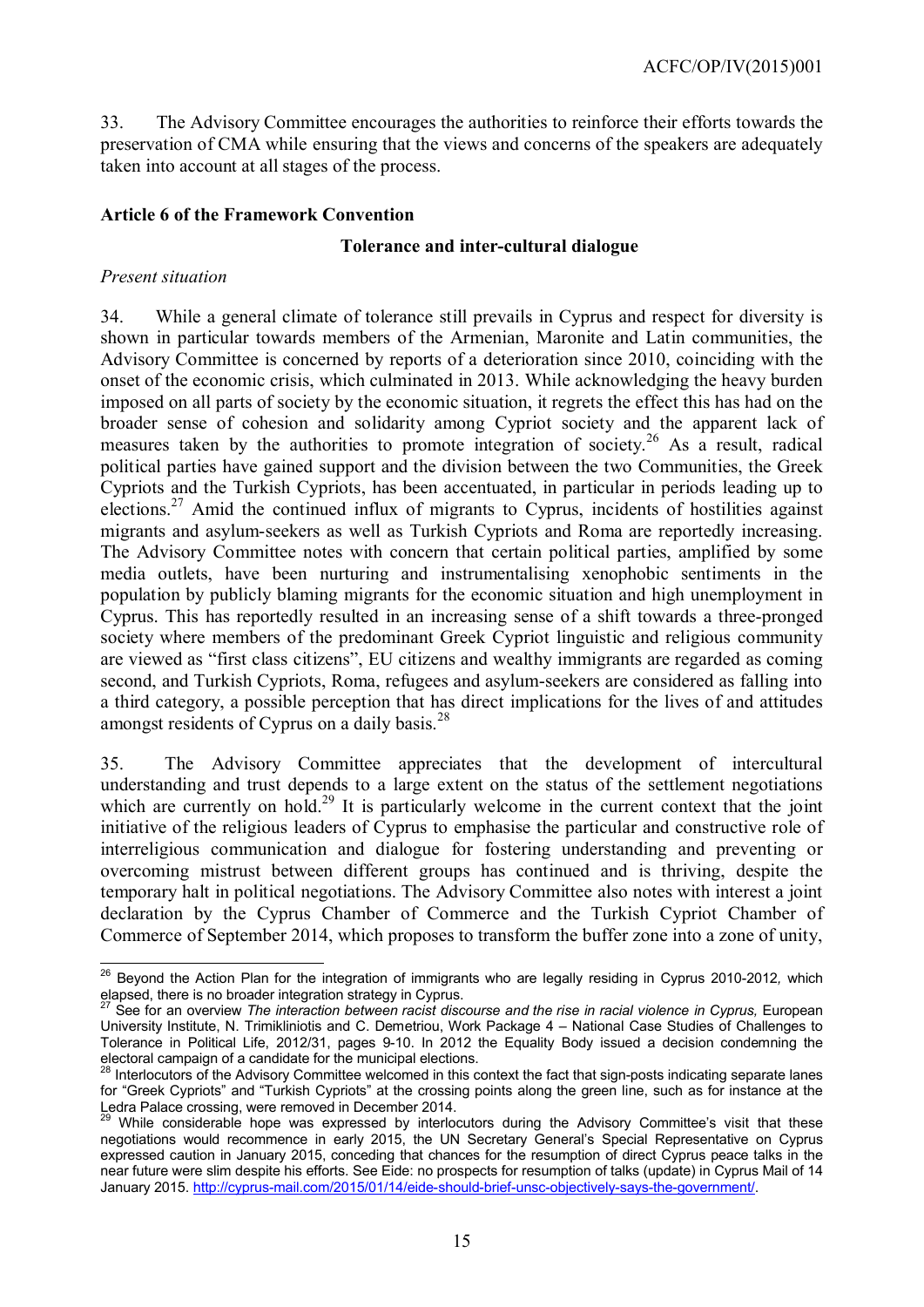including initiatives to support young entrepreneurs from both sides.<sup>[30](#page-15-0)</sup> It further welcomes in this context the efforts of the Cyprus Community Media Centre as well as the NGO Resource Centre which operate in the buffer zone and are thus freely accessible to Cypriots from both sides to meet, participate in training and capacity building events, and engage in debates on issues of mutual interest. It considers these developments very positive from a reconciliation perspective and finds that such efforts, including in the field of education and language policy (see also comments on Articles 10 and 12) could create additional platforms for intercultural dialogue and thereby promote capacity in society to overcome ethnic divisions.<sup>[31](#page-15-1)</sup>

#### *Recommendation*

36. The Advisory Committee calls on the authorities to enhance their efforts to overcome the ethnic divide that still marks society, among others, by establishing more dialogue platforms for the various parts of society, including youth, to interact and develop tolerance and mutual understanding.

#### **Protection from hate crime**

## *Present situation*

37. The Advisory Committee welcomes the adoption of legislation in October 2011, transposing the EU Council Framework Decision on combating certain forms and expressions of racism and xenophobia by means of criminal  $law$ ,<sup>[32](#page-15-2)</sup> following which racial motivation is considered as an aggravating circumstance of any offence. It regrets, however, continued reports of a general upsurge in racially motivated violence and hate crime in Cyprus, directed in particular against migrants and refugees but also against Turkish Cypriots and Roma.<sup>[33](#page-15-3)</sup> Moreover, according to most observers and as acknowledged by some government officials, there is significant under-reporting of such incidents. Police and law enforcement officers are reportedly still insufficiently aware of their role in the initial recording and investigation of complaints to ensure that hate crime is appropriately identified from the beginning. While welcoming the work of the special unit within the Crimes Investigations Department of the Cyprus Police that deals with combatting discrimination, gathering information on racially motivated crimes and providing guidance to the police force on the issue,  $34$  the Advisory Committee notes reports pointing to inconsistencies in the recording of cases by the department as well as a lack of clarity prevailing among police officers what criteria they should apply to classify an offence as racially motivated.<sup>[35](#page-15-5)</sup> According to its interlocutors, most victims of racially motivated offences are still hesitant to turn to the police as they lack trust in the officers' capacity or willingness to investigate properly the case, or worse, are afraid that the involvement of the police may exacerbate their situation. Indeed, there are recurrent reports of discriminatory

<span id="page-15-0"></span> $\overline{a}$  $30$  See Report of the Secretary General on the United Nations operation in Cyprus, S/2015/17 of 9 January 2015. [http://www.unficyp.org/media/SG%20Reports/2015/SG\\_report\\_2015\\_Jan.pdf.](http://www.unficyp.org/media/SG%20Reports/2015/SG_report_2015_Jan.pdf)

<span id="page-15-1"></span><sup>31</sup> See, among others, *A Potential Untapped: Media working Together across the Divide in Cyprus, Collaborative*<br>
31 edia initiative, Cyprus Community Media Centre and UNDP, April 2012, Media Initiative, Cyprus Community Media Centre and UNDP, April 2012, [http://www.coe.int/t/dg4/cultureheritage/mars/source/resources/references/others/11%20-](http://www.coe.int/t/dg4/cultureheritage/mars/source/resources/references/others/11%20-%20Media%20Working%20Together%20-%20CCMC%202012.pdf) [%20Media%20Working%20Together%20-%20CCMC%202012.pdf](http://www.coe.int/t/dg4/cultureheritage/mars/source/resources/references/others/11%20-%20Media%20Working%20Together%20-%20CCMC%202012.pdf) *.* 

<span id="page-15-2"></span><sup>&</sup>lt;sup>32</sup> Law N. 134(I)/2011) came into effect on 21 October 2011, transposing the EU Council Framework Decision 2008/913/JHA. So far, there has reportedly not been one case where the court took racial bias into account when sentencing.

<span id="page-15-3"></span>See for more background fourth ECRI report on Cyprus, March 2011 and European Network against Racism, Shadow report 2011-2012, Racism and related practices in Cyprus, 2013.

<span id="page-15-4"></span> $34$  Since 2013 the official data gathered by this department is also made public. See [http://www.police.gov.cy/police/police.nsf/All/EDDAF2C24740CBC0C2257CC9001199C4/\\$file/Ratsismos%20Agglik](http://www.police.gov.cy/police/police.nsf/All/EDDAF2C24740CBC0C2257CC9001199C4/$file/Ratsismos%20Agglika%202005-2013.pdf) [a%202005-2013.pdf.](http://www.police.gov.cy/police/police.nsf/All/EDDAF2C24740CBC0C2257CC9001199C4/$file/Ratsismos%20Agglika%202005-2013.pdf)

<span id="page-15-5"></span><sup>35</sup> According to the database, for instance, there were only eight cases of racist crime recorded in 2013, and 13 recorded in 2012. These numbers are far lower than anecdotal evidence and estimates suggest.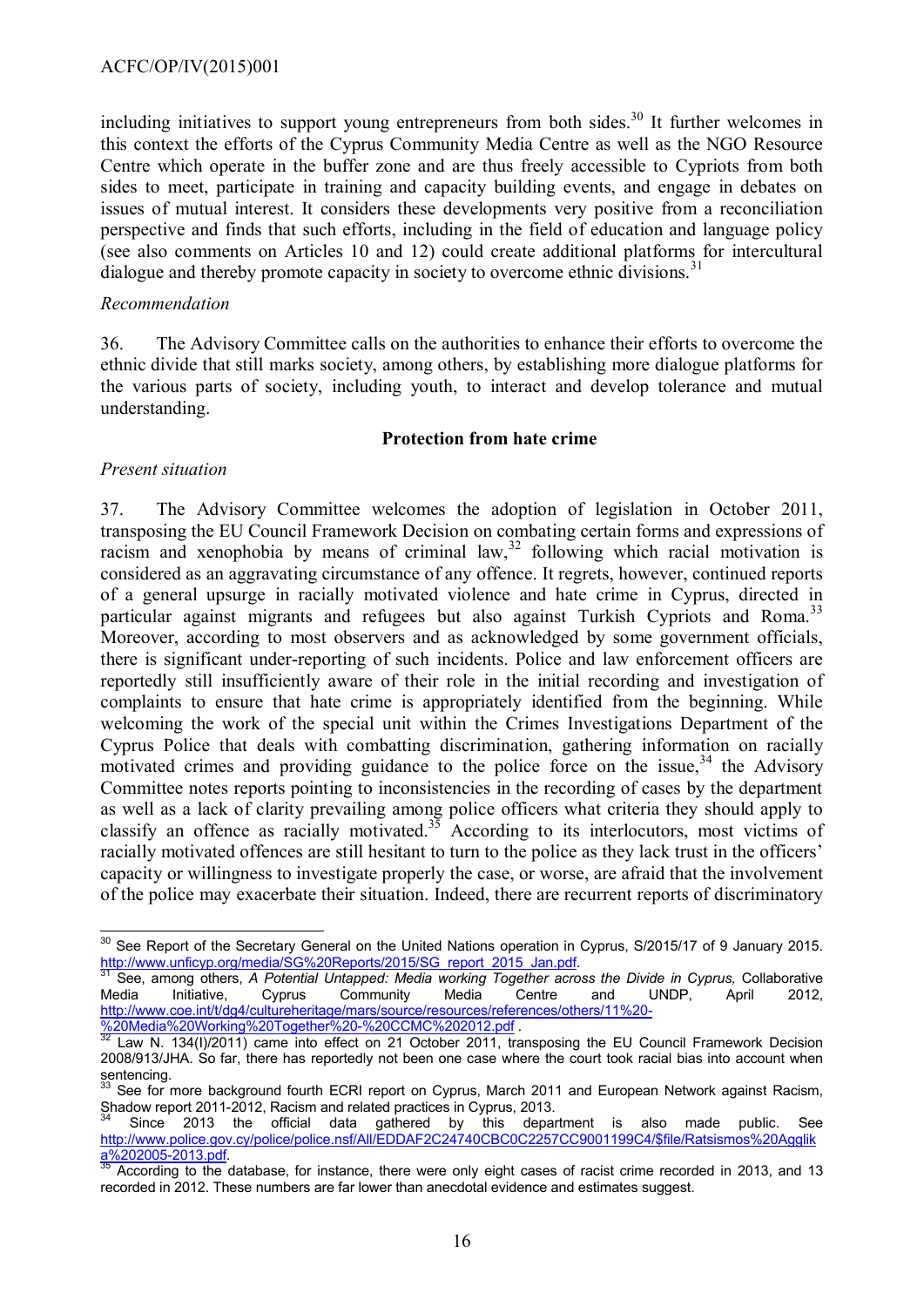behaviour and excessive use of force by the police, reports of alleged racial profiling, or cases where the police failed to intervene appropriately.<sup>[36](#page-16-1)</sup>

38. According to the Independent Authority for the Investigation of Complaints and Allegations Against the Police (IAIACAP), the number of complaints received is rising, which is interpreted as a sign of increasing trust in its work.<sup>[37](#page-16-2)</sup> The Advisory Committee notes, however, the very low number of complaints directed against the Independent Authority that resulted in criminal proceedings being launched against the police officers in question.<sup>[38](#page-16-3)</sup> It welcomes in this context reports of decisive intervention of the Minister of Justice and Public Order in early 2014, who publicly committed himself to eradicating racism in the Cyprus Police, following which investigations have reportedly been followed up more promptly. It further notes efforts by the Equality Body in 2013 to formulate, in collaboration with the police, a policy for addressing and preventing hate crime, which however, does not appear to entail specific obligations for police officers, nor sanctions in the event of contraventions.

## *Recommendations*

39. The Advisory Committee urges the authorities to intensify their efforts to raise awareness of human rights norms and antidiscrimination standards among the police force through targeted training activities and to ensure that all cases, in particular those related to hate crime, brought to the attention of the law enforcement authorities are effectively investigated and appropriately sanctioned.

40. The Advisory Committee further calls on the authorities to engage in dialogue with civil society representatives of migrant groups in order to increase awareness of and trust in the legal remedies available against hate crime amongst those parts of society most exposed to such offences and ensure due reporting of such cases.

## <span id="page-16-0"></span>**Article 8 of the Framework Convention**

## **Religious education and the right to manifest one's belief**

#### *Present situation*

41. According to its Constitution, Cyprus has no official religion.<sup>[39](#page-16-4)</sup> At the same time, the predominance of Greek-Orthodox Christianity manifests itself in the observation of Orthodox holidays, the presence of Orthodox icons in schools, as well as the practice of organising confessions to Orthodox priests in the course of religious education classes in some schools. The

<span id="page-16-1"></span>j  $36$  No conclusive investigations appear to have been conducted, for instance, in the case of the violent assault against two Turkish Cypriots during the Rainbow Festival in Nicosia in October 2010. There have been other reports, including on a long-term legal resident of Cyprus, originating from Cote d'Ivoire, who was seriously injured during a random police check in November 2013, and on the beating and insulting of a legal resident from Pakistan in March 2014 during another random check.

<span id="page-16-2"></span><sup>37</sup> See for background *Complaints against police on the rise,* Cyprus Mail of 2 November 2013. The Head of the Authority is quoted as comparing 132 complaints (of which only one ultimately led to the Attorney General's decision to launch a criminal case) in 2011 with 145 cases in 2012 (of which reportedly three led to criminal cases being launched). According to figures provided by the IAIACAP in February 2015, there were 138 complaints in 2013 of which in five cases criminal procedures were launched by investigators and an additional three complaints were submitted to the Attorney General for his decision, and 212 cases in 2014, with criminal procedures opened by investigators in five cases and four complaints forwarded on to the Attorney General.

<span id="page-16-3"></span>The Attorney General reportedly decided not to open a criminal case in the above-mentioned case of the Ivorian legal resident as no wrong-doing from the side of the police was established.

<span id="page-16-4"></span>Article 18 of the Constitution safeguards freedom of thought, conscience and religion, establishes the equality of all religions before the law, and accords all individuals the right to profess their faith and to manifest their religion or belief.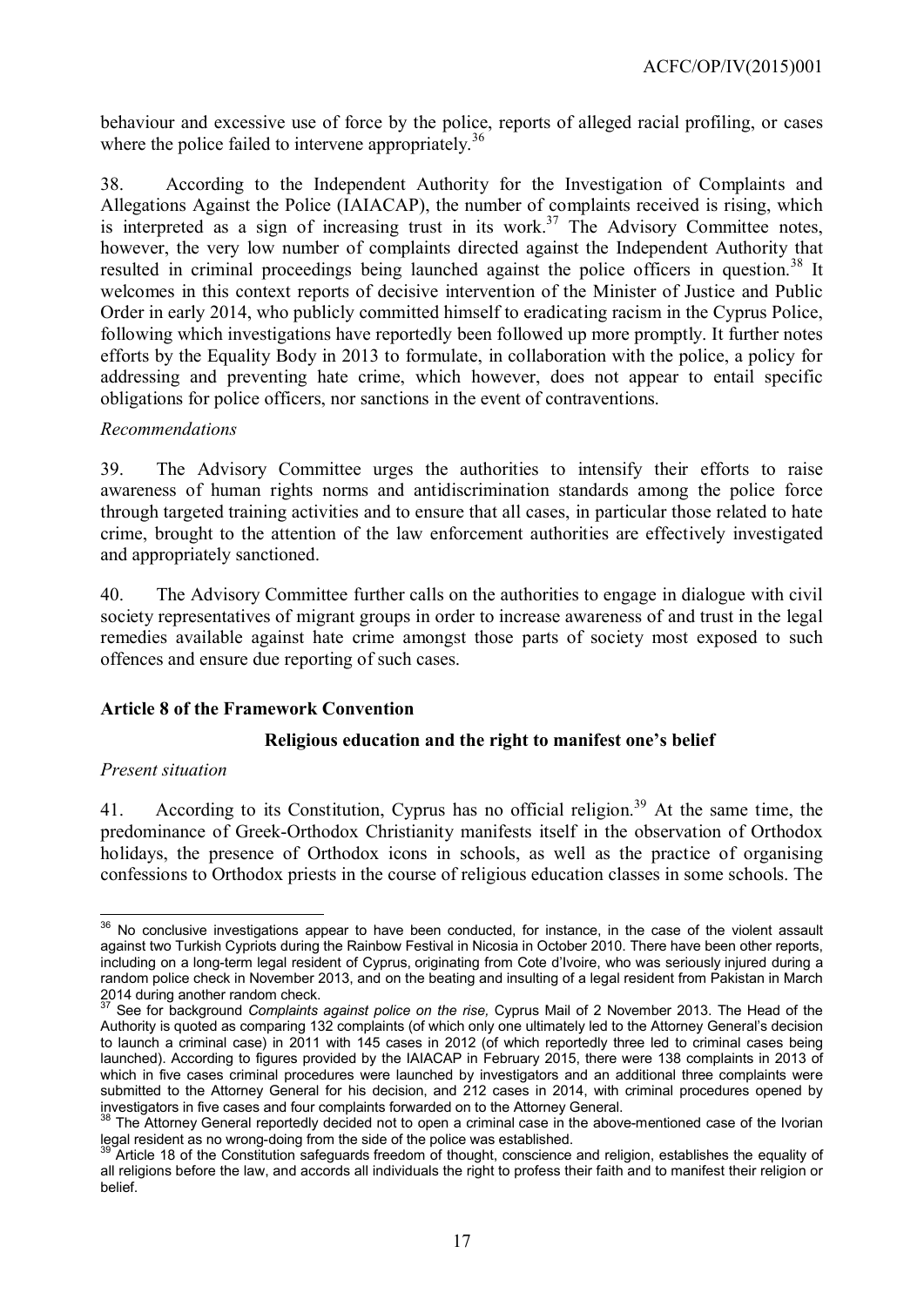## ACFC/OP/IV(2015)001

Advisory Committee welcomes the fact that the syllabus for religious education at all schools has been adjusted as of the school year 2011/2012, focussing less on the Greek Orthodox faith and including more elements aimed at familiarising students with other religious beliefs and broader ethical questions. While members of minority communities have welcomed this development and more students appear willing to attend public schools as a result, Greek Orthodoxy is still established as the predominant religion in practice, as most teachers of religious classes adhere themselves to that faith, and there is resistance in some schools to pursuing a genuine approach of embracing diversity that treats all cultures equally. Religious education still forms a mandatory part of the public school curriculum, including at the schools attended mainly by students of minority background, while additional classes with religious education specific to the minorities continue to be taught on an optional basis.

42. A circular from the Ministry of Education issued in October 2014 clarified that Maronite, Armenian and Latin pupils could be exempted from religious education in elementary schools, provided that a justification is given, indicating the students' differing religion. As the circular further indicated that in secondary schools, 'Non-Christians' may be exempted from religious education, students of Armenian, Maronite or Latin background at secondary schools have faced difficulties, as teachers have pointed out that the circular did not apply to them. The Ministry of Education is reportedly in the process of issuing a second, clarifying circular to ensure that students belonging to the Armenian, Maronite and Latin minorities may be excused from religious education at elementary and secondary school levels. According to its interlocutors, the Advisory Committee understands however that most parents prefer their children to take part in the religious classes as they do not wish them to be left without supervision during school hours or to feel like outsiders in the class. It considers in this context that all children who do actively attend religious education should be treated equally and evaluated based on merit, irrespective of their personal religious belief. $40^{\circ}$  $40^{\circ}$ 

43. The Advisory Committee welcomes the government efforts to promote the right of persons belonging to the Armenian, Maronite and Latin groups to manifest their beliefs including by visiting places of worship in areas outside the government control. It notes with particular interest the efforts of the Grand Mufti of Cyprus and the Archbishop of the Greek Orthodox Church of Cyprus, as well as the Maronite Archbishop, the Armenian Archbishop and the Latin Catholic Priest, under the auspices of the Swedish Embassy, to promote the right of all persons to have full access to their places of worship, without restrictions, including by jointly declaring all cases of vandalism or looting as unacceptable. The Advisory Committee expects that these important developments (see also comments on Article 6) will benefit all persons belonging to minorities in their right to manifest their religion, including the Roma, who, the Advisory Committee understands, mainly practice the Alevi faith.

44. With regard to the oath that military recruits need to take when joining the army, the Advisory Committee welcomes the information that members of the three communities, who, given their Christian creed take the oath, while Non-Christians are asked to sign a declaration, have been allowed since August 2014 to manifest their specific Christian belief during the oath ceremony.

*Recommendation*

<span id="page-17-0"></span> $\overline{\phantom{a}}$  $40$  A student of a secondary school who performed as best of her class in the religious education exam was reportedly not granted the corresponding award because she was a member of the Maronites and thus not of Greek Orthodox creed.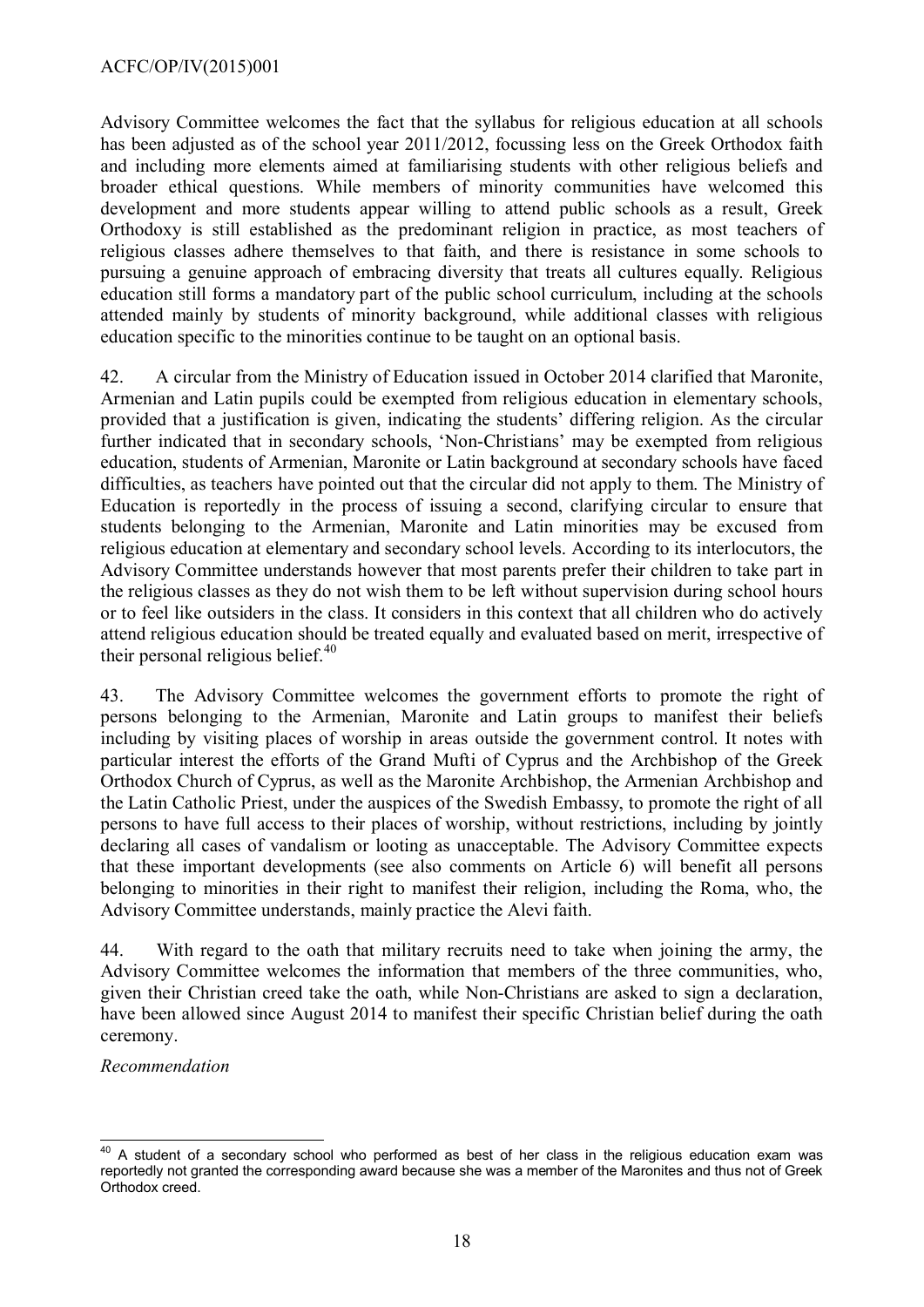45. The Advisory Committee encourages the authorities to pursue their approach of broadening the curriculum followed in religious education classes towards other religious and broader ethical questions and ensure that the new syllabus is appropriately applied in schools. It further encourages their efforts to promote the rights of all persons to manifest their distinct beliefs including by facilitating access to the various places of worship as far as possible.

## <span id="page-18-0"></span>**Article 9 of the Framework Convention**

#### **Minority language print media and broadcasting**

#### *Present situation*

46. The Advisory Committee welcomes the fact that Cyprus public radio continues to broadcast one hour of programmes in Armenian on a daily basis, covering public interest issues, news and some programming devoted to children. In addition, there is one 30-minute programme weekly on public radio devoted to the Latin minority group. As regards public broadcasting on television intended for the various minority groups, the Advisory Committee understands that these are rare and are funded entirely by the communities themselves. It further regrets that there has been no support to any print media in Armenian language since 2011. As a result, only one monthly newspaper, "Artsakank", continues to be published, albeit amid serious financial difficulties, while the other, "Azad Tzayn" was forced to close in April 2013. The Maronite community issues two newsletters, of which one has received government support in the past. The Advisory Committee is conscious of the adverse economic climate in Cyprus but finds that more efforts must be made to enhance the availability of print and public broadcast media in minority languages, in order to promote their prestige and visibility in the public sphere and to raise public awareness of the diversity existing in Cyprus. For this reason it is also particularly important that the presence of minority languages such as Armenian is increased on public television.

47. The Advisory Committee notes with interest that the Armenians, Maronites and Latins avail themselves of online media to a considerable extent to distribute information among their communities and increase their audience (see also comments under Article 5). While appreciating the particularly sensible use made of opportunities involving online media given the limited budgetary means available and the fact that minority communities live dispersed in various cities and sometimes in areas outside government control, the Advisory Committee considers that the capacity of minority representatives in the use and distribution of electronic media could be further strengthened to maximise its usefulness. Particularly noteworthy in this context is the work of the Cyprus Community Media Centre, which is involved in training journalists and civil society representatives to participate in the media more actively and more professionally. Nonetheless, the Advisory Committee wishes to point out that online media cannot wholly replace conventional media as access to the Internet might be difficult or impossible for some members of the communities.

48. As regards the presence of minority concerns, interests and perspectives in the public media generally, the Advisory Committee welcomes the fact that members of the Armenian, Maronite and Latin communities continue generally to be portrayed in a positive light. Documentary film material has been produced on their specific history and distinct culture in Cyprus and the Advisory Committee expects that this material will be adequately amplified through the public television channels to ensure the widest possible distribution. It considers vital that public media professionals and journalists obtain adequate training to ensure that their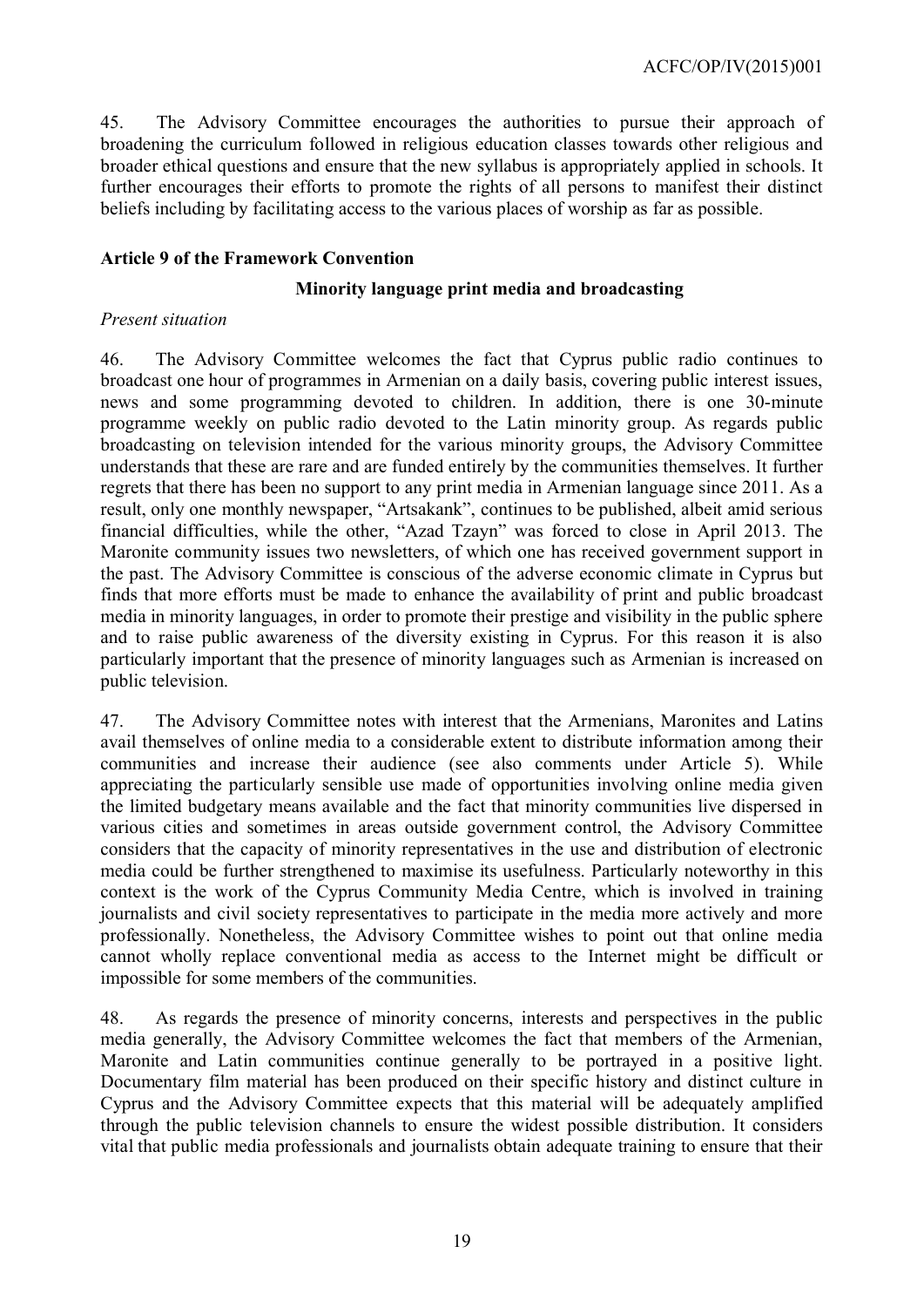awareness and sensitivity towards the specific needs and concerns of diverse groups in society, including Roma, is promoted. $41$ 

## *Recommendations*

49. The Advisory Committee calls on the authorities to increase the availability of public television and radio broadcasting featuring minority languages and cultures as well as their concerns and interests in close consultations with representatives of the respective groups. Support should also be provided to the various print media, including online.

50. It further encourages the authorities to engage in efforts to raise the awareness of journalists and media professionals to the specific situations and concerns of minorities in Cyprus, and to promote adequate training opportunities for members of minority communities so that they can actively participate in a pluralistic media environment.

## <span id="page-19-0"></span>**Article 10 of the Framework Convention**

## **Support and use of minority and official languages**

#### *Present situation*

51. The Advisory Committee is pleased to note the absence of any restrictions applied to members of minority groups as regards speaking their language in private or in public. It considers, however, that more efforts could be made to promote the presence of traditional minority languages such as CMA and Armenian in the public sphere, in order to increase their visibility and prestige as integral parts of Cypriot society. While welcoming the fact that the name of the Armenian Nareg school is printed in Armenian script, for instance, the Advisory Committee regrets that there is otherwise little emblematic evidence of the Armenian language as part of Cypriot culture and heritage. As regards the efforts towards the revitalisation of CMA (see comments under Article 5), the Advisory Committee considers that they should also aim at strengthening CMA as a current means of communication that contains also modern elements, possibly with the help of material provided by Maronite communities in Lebanon, which could serve to enhance the attractiveness of learning CMA as a living language rather than as an element of cultural heritage only. It reiterates that the promotion of languages of numerically smaller minorities may require active encouragement of their use and the creation of an overall environment that is conducive to the use of different languages in order to prevent the disappearance of lesser used languages from public life.<sup>[42](#page-19-2)</sup>

52. The Advisory Committee notes with regret that the second official language of Cyprus, Turkish, is entirely absent from the public sphere. Contrary to the relevant provisions in the Constitution, $43$  it is not used in official communications or in public documents or publications such as the Official Gazette. Successive Supreme Court decisions have ruled that the publication of official documents only in the Greek language is justified given that no actionable right follows from Article 3(1) of the Constitution as its effect have been suspended in line with the "doctrine of necessity".<sup>[44](#page-19-4)</sup> The Advisory Committee understands that a number of related

<span id="page-19-1"></span> $\overline{\phantom{a}}$ <sup>41</sup> According to some reports, more space is provided in Cypriot media to racist and xenophobic viewpoints expressed by right-wing politicians than to human rights activists and representatives of migrant communities' efforts to present migrants in a more objective and positive way. See European Network against Racism, Shadow report 2011-2012, Racism and related practices in Cyprus, 2013, page 31-33.

<span id="page-19-2"></span><sup>&</sup>lt;sup>42</sup> See also ACFC Third Commentary on Language Rights, para. 24.

<span id="page-19-3"></span><sup>43</sup> According to Article 3.1 of the Cyprus Constitution, the official languages of the Republic are Greek and Turkish.

<span id="page-19-4"></span><sup>&</sup>lt;sup>44</sup> See, for instance, Ahmet Cerkez v. the Republic and Gengiz Karashahim v. Republic (May 2005) and Djemal Kasapoglou v. the Police (May 2005).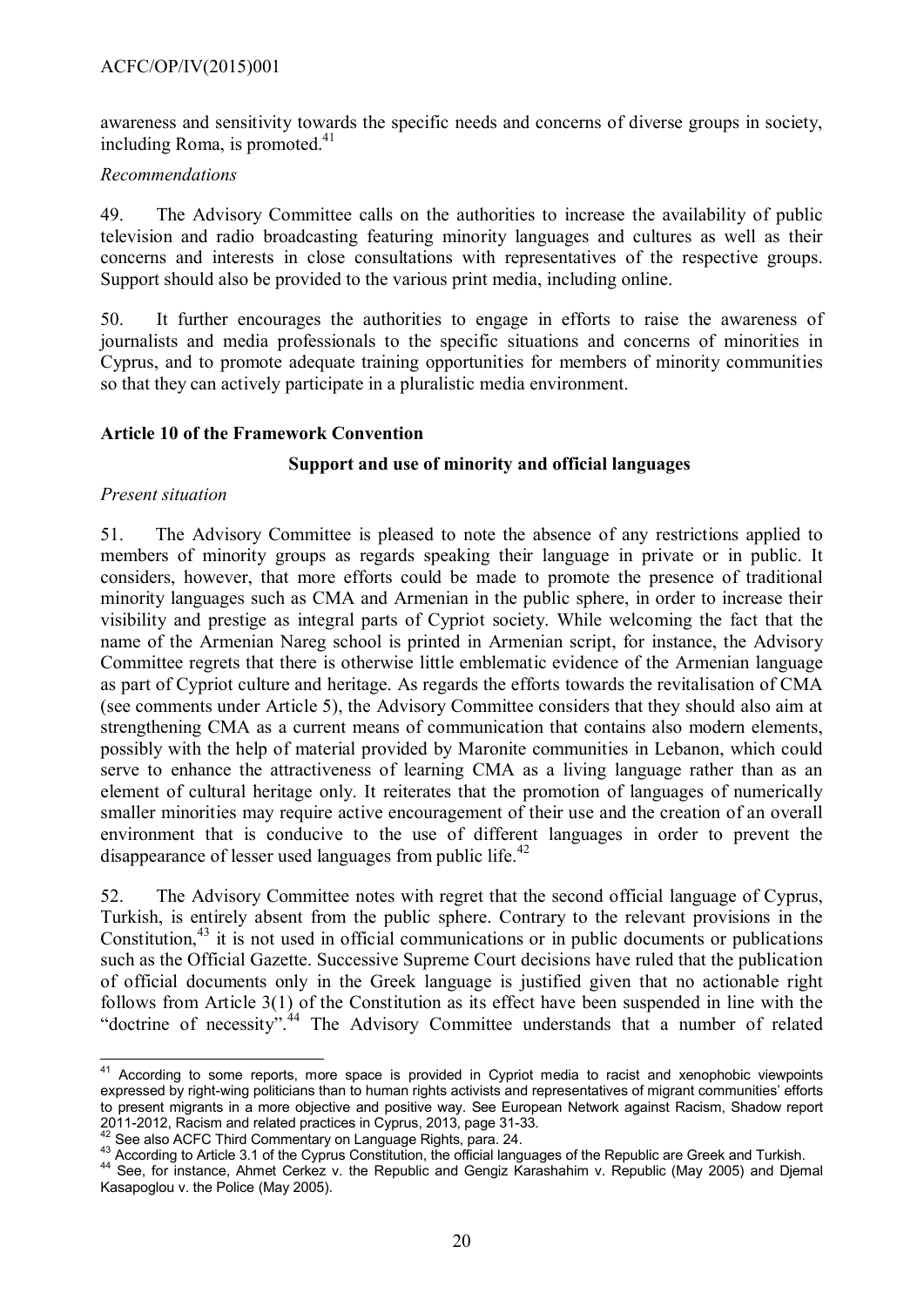complaints, including against the fact that the application forms for student grants are not provided in Turkish language, have been turned down with reference to the Supreme Court. The Advisory Committee considers this situation problematic from the point of view of persons belonging to the Roma minority who speak mainly Turkish and who may be prevented from accessing certain rights due to language constraints.<sup>[45](#page-20-1)</sup> In addition, it shares the concern of some of its interlocutors that the current situation, in which the Turkish language is practically not used in an official capacity in the Republic, results in the marginalisation of a considerable part of its population.<sup>[46](#page-20-2)</sup> It emphasises that the promotion of bilingualism in Cyprus in line with its Constitution could assist in the broader formation of a cohesive society in which linguistic, ethnic or other diversity is welcome and encouraged rather than side-lined (see further comments on Article 14). The Advisory Committee welcomes in this context that the Ombudsman Office does respond in Turkish to all correspondence that is addressed to it in Turkish and is reportedly engaged in efforts to ensure that all basic texts providing general information and guidance to the public will be made available in Turkish.<sup>[47](#page-20-3)</sup>

## *Recommendations*

53. The Advisory Committee calls on the authorities to promote the right to speak minority languages in private and in public by actively creating an environment that encourages the use of other languages, including Cypriot Maronite Arabic, in public life.

54. It further encourages the authorities to facilitate the increased use of Turkish in official communications and to promote the effective development of bilingualism in line with Article 3(1) of the Constitution.

## <span id="page-20-0"></span>**Article 12 of the Framework Convention**

## **Intercultural education and equal access to education**

#### *Present situation*

55. The Advisory Committee welcomes broader efforts to reform the education system in Cyprus aimed in particular at modernising language learning and introducing more elements of intercultural education as well as the promotion of rights awareness and tolerance. At the same time, it notes that the current school system still does not offer many opportunities for the creation of intercultural relations and friendship. The organisation of schools for students with a minority background (see below) results in a situation where the Armenian Nareg schools are only attended by pupils with Armenian roots, while the small St. Maronas School welcomes students from all backgrounds but is mainly considered a Maronite school. The Advisory Committee further understands that the majority of Roma children attend one school in Limassol, the Agios Antonios primary school. While the Ministry of Education has adopted an official policy of discouraging any form of separated education and has made efforts to integrate pupils of all cultural backgrounds, the situation in practice still appears to reflect some division according to ethnic background. The Advisory Committee notes, for instance, that the school in Limassol has somehow become known as a "Roma school", resulting in it being attended by 28 Roma children from Cyprus and 18 Roma from other EU countries, i.e., by Roma from very

<span id="page-20-1"></span>j <sup>45</sup> According to interlocutors of the Advisory Committee, Roma in Cyprus speak mainly Turkish, with some also using Kurbetcha, which is referred to by some as a sub-dialect of Turkish spoken in Cyprus.

<span id="page-20-2"></span> $46$  The number of Turkish Cypriots who commute every day over the green line is reported to be considerable.

<span id="page-20-3"></span><sup>47</sup> The Ombudsman website in early 2015 provides information in Greek, Turkish and English. Complaint forms are available in Greek and English with information given in Turkish on how to submit a complaint. [http://www.ombudsman.gov.cy/ombudsman/ombudsman.nsf/HowComplain\\_tr/HowComplain\\_tr?OpenDocument](http://www.ombudsman.gov.cy/ombudsman/ombudsman.nsf/HowComplain_tr/HowComplain_tr?OpenDocument).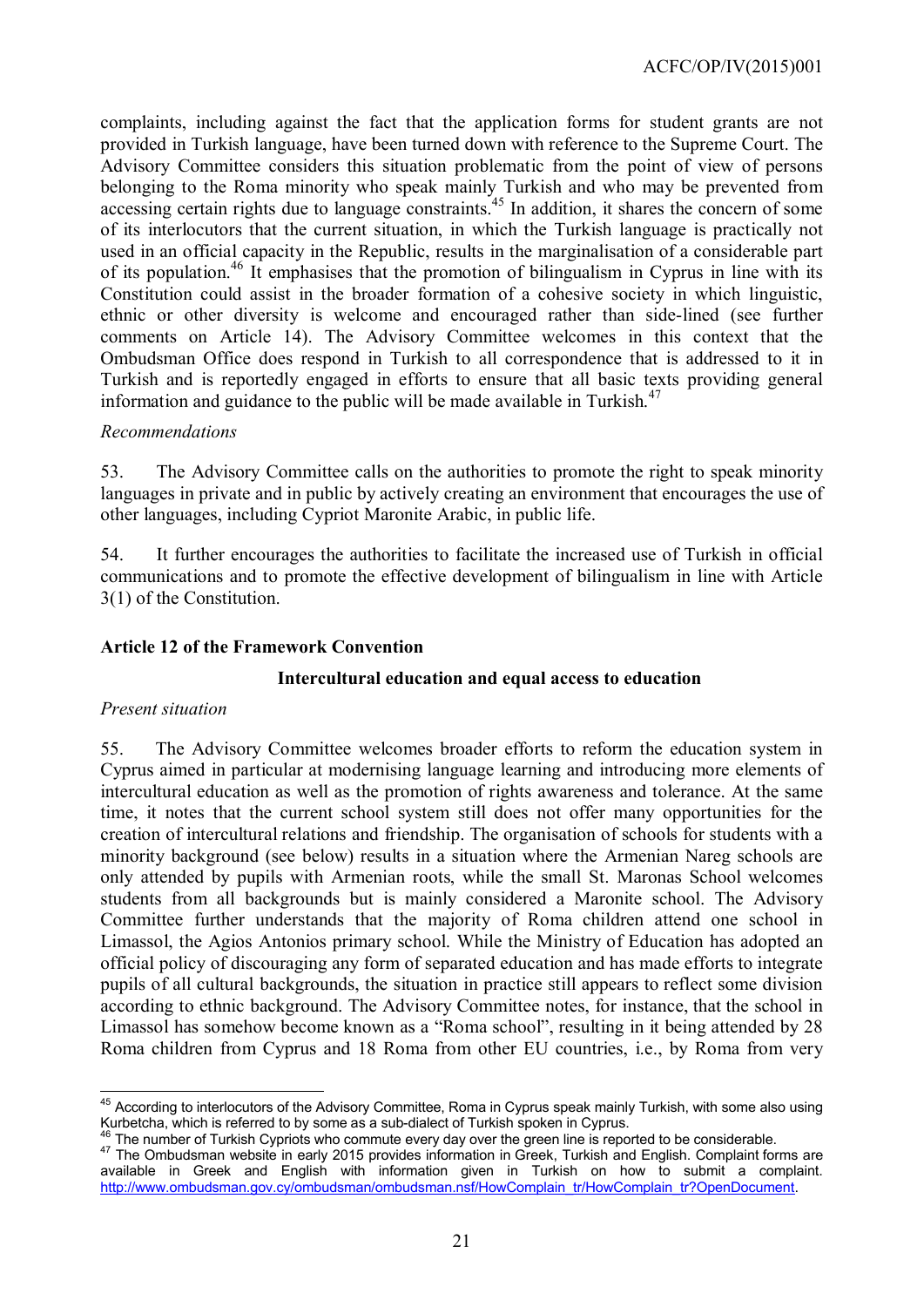diverse language backgrounds.<sup>[48](#page-21-0)</sup> While appreciating that the attendance of students in the mentioned schools is prompted by parental desire in some cases and influenced strongly by residential criteria in others, the Advisory Committee considers that targeted efforts must be made to ensure that students from various backgrounds meet and interact in an effort to develop awareness and understanding of other backgrounds and thereby overcome prejudice or stereotypes.

56. The Advisory Committee understands that a number of private schools in Nicosia, such as the English school and Terra Santa College, are attended by students belonging to the Armenian, Maronite or Latin communities, as well as by Turkish Cypriot students. These schools are chosen as as alternative to the public school system, which is still not regarded as offering an appropriate education for the specific language and religious education needs of these children. As such, the schools are widely considered as an opportunity for intercultural exchange and the promotion of cohesion. The Advisory Committee notes that the Terra Santa College has been identified as a new proto-type secondary school and is supported by the University of Cyprus in its development of modern language learning, in particular regarding English and Italian. It understands however that the different language streams at the school do not interact and that the promotion of interethnic friendship and solidarity, particularly as regards Cypriot society, is not a priority of the school. The organisation of classes at the English school is reportedly such that students have to opt for lessons in either Greek or Turkish. In addition, the Advisory Committee regrets a decision by the school management board of the English School, a bi-communal high school attended by some 150 Turkish Cypriot students, not to celebrate Bayram (Eid) as an official school holiday in the school year 2013/2014. The Advisory Committee is pleased to note successive interventions of the previous Presidential Commissioner for Humanitarian Affairs and Overseas Cypriots as well as the Ombudsman Office, attempting to encourage the board to declare an official Bayram (Eid) holiday for the entire school, but understands that no such steps have been taken. The Advisory Committee reiterates that the promotion of tolerance and respect for diversity must not only be taught as a subject in class but must be lived through the organisation of joint classes wherever possible, as well as through the respectful accommodation and affirmation of the various beliefs present in the schools.

57. The Advisory Committee regrets that incidents of racial prejudice against Roma and migrant children in schools and of Greek parents removing their children from certain schools perceived as having too many non-Greek Cypriot students continue to be reported. It welcomes in this context repeated efforts by the Antidiscrimination Authority to organise school competitions to raise the awareness of the school population as regards the effects of xenophobia and racism on children and thereby prevent further such incidents, as well as the development of an anti-racist code of conduct by the Ministry of Education, with support from the Antidiscrimination Authority in 2014, which will be introduced in schools on a voluntary basis at first.<sup>[49](#page-21-1)</sup> The Advisory Committee regrets in particular that equal access to education and equal opportunities in the education system remain elusive for Roma children. While there are few updated studies or surveys, earlier reports as well as information gathered by the Advisory Committee during its visit point to continued challenges, such as irregular school attendance,

<span id="page-21-0"></span>j  $48$  According to the Director, the overall number of children at the school is reportedly 78.

<span id="page-21-1"></span><sup>49</sup> See [http://cyprus-mail.com/2014/06/14/eradicating-racism-from-the-islands-schools/.](http://cyprus-mail.com/2014/06/14/eradicating-racism-from-the-islands-schools/) A report issued in March 2013 by the Antidiscrimination Authority had found the response of the Ministry of Education to counter hate incidents in schools inadequate.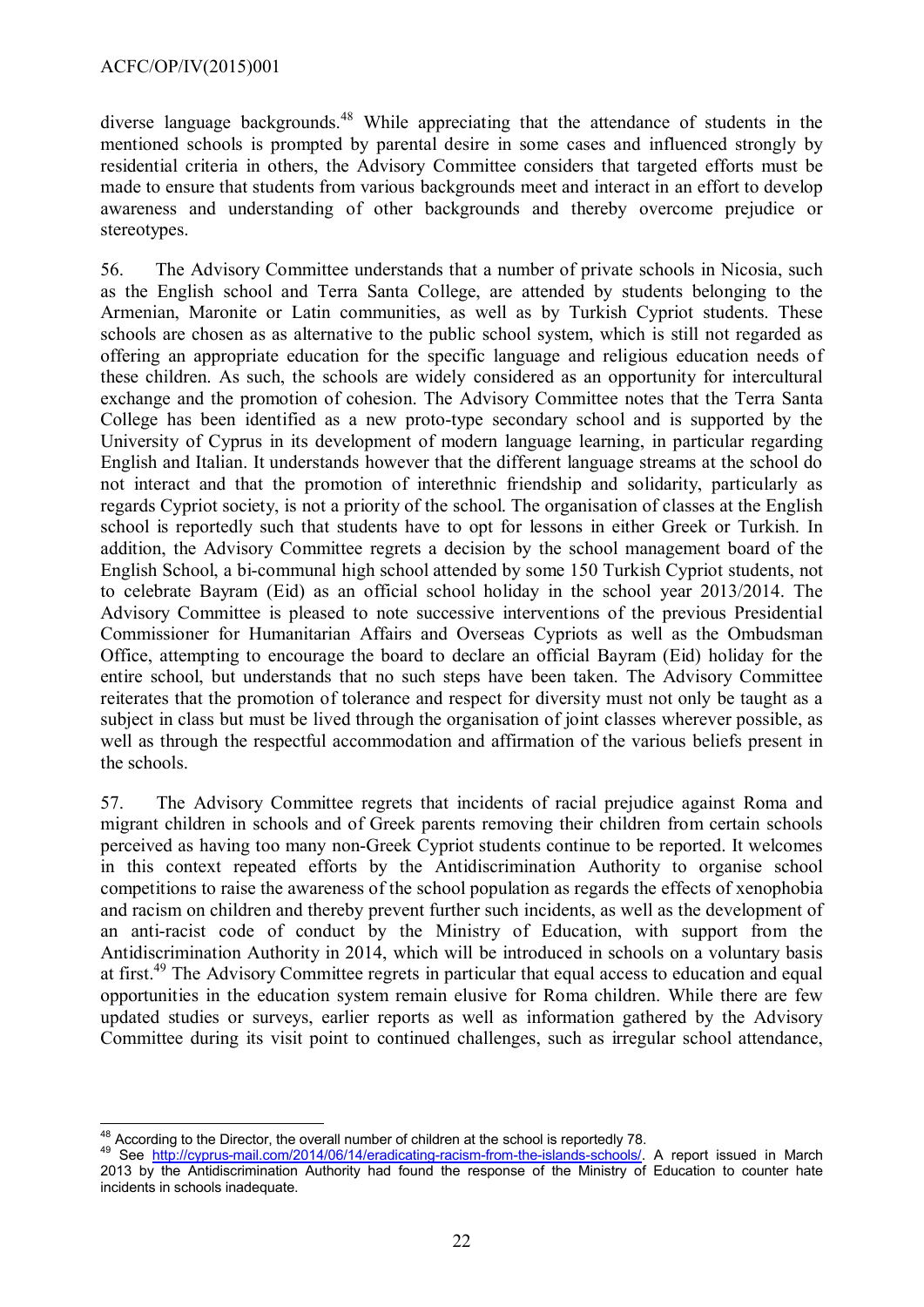early drop-outs, overall low academic achievement and small numbers of students continuing to secondary school.<sup>[50](#page-22-0)</sup>

58. Academic achievement of Roma children is reportedly less problematic in subjects that do not require high command of Greek language knowledge. Cypriot Roma children, who usually speak no Greek but Turkish as well as Kurbetcha, thus require targeted assistance to promote their learning in Greek. The Advisory Committee understands that two Turkish speaking teachers have been assisting in classes and have also been engaged in some teaching of the Turkish language and history. It regrets, however, that no specific education material has been provided, which hinders the learning experience. Efforts have also been made by the school leadership to promote a sense of belonging amongst the Roma community to the school affairs. The open approach towards the celebration of various holidays observed by the diverse groups attending the school is very welcome and may contribute to increased school attendance and academic achievement. A report of the Equality Body of September 2011 considered, among others, that the specific identity of the Roma was not adequately taken into account in Cypriot schools and that schools should be actively involving members of the Roma community in the design and implementation of teaching programmes. In addition, the Advisory Committee considers that the general curriculum in public schools should overall promote awareness and appreciation of Roma culture, traditions and history as an integral part of Cypriot society (see also below).

## *Recommendations*

59. The Advisory Committee calls on the authorities to enhance their efforts towards the introduction of more intercultural elements into the education system in line with the envisaged reform, in particular by ensuring that teachers and school administrators are adequately trained and encouraged to organise classes and school activities in ways that facilitate intercultural exchanges and the development of friendships.

60. It further calls on the authorities to further increase their efforts towards promoting effective equality of Roma in the school system, including by making suitable learning materials available and by promoting respect and openness towards diversity among students generally.

## **Textbooks and teacher training**

## *Present situation*

61. The Advisory Committee regrets that information provided in textbooks and education materials on the specific identities, cultures, languages and histories of minorities in Cyprus is reportedly still inadequate. While it is welcome that one third-grade religious education textbook now includes a few pages each on the Armenian, Maronite and Latin communities, representatives of these communities regret the fact that the information provided is very superficial, falling far short of the comprehensive contributions provided by them, and that its presence in only one textbook, without any instruction to teachers to include those pages in the class reading, does not translate into an actual increase of awareness amongst school children generally. The Advisory Committee considers that the teaching aids prepared by the three communities, including documentary and audiovisual material, should be used to the fullest extent in schools to ensure that the historical presence of these communities in Cyprus and their specific identities are appropriately appreciated in all schools. It further considers that more efforts should be made also to include information on the Roma and their distinct cultural

<span id="page-22-0"></span> $\overline{a}$ <sup>50</sup> See, among others, *The Cypriot Roma and the Failure of Education: Anti-Discrimination and Multiculturalism as a Post-accession Challenge,* Nicos Trimikliniotis and Corina Demetriou in The Minorities of Cyprus, Cambridge 2009.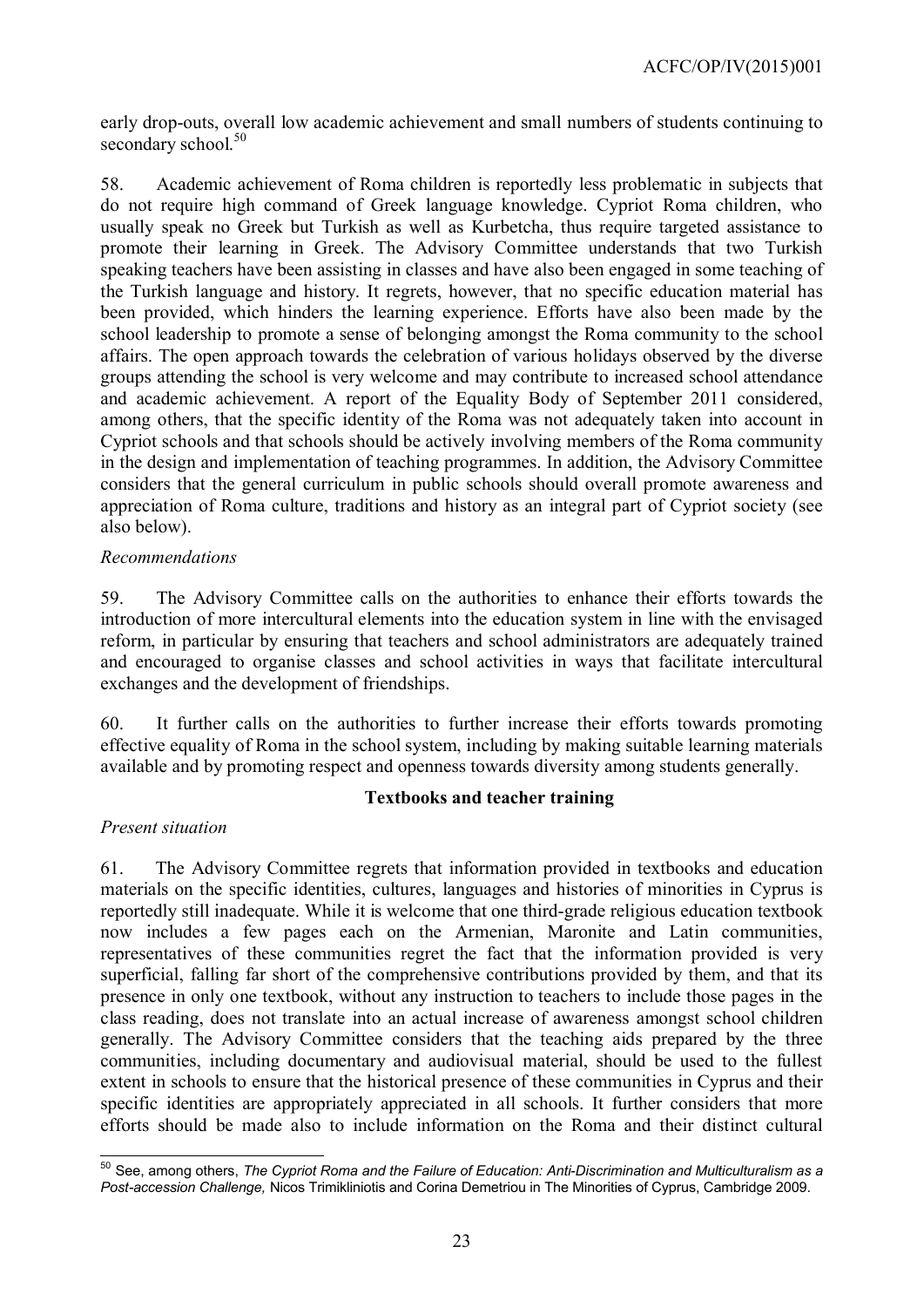heritage and history in Cyprus in the school curriculum and education materials. The presence of minority communities as an integral part of Cypriot society should not only feature in religious education but should also be covered in other relevant subjects, such as history, which should be taught in a manner that accommodates multiple perspectives.

62. The Advisory Committee understands that there is a general shortage of qualified teachers in schools with minority profile, in particular those with special language-teaching qualifications. While some training was organised in November 2012 as well as September 2014, which is welcomed by the schools concerned, more regular and intensive training is required to ensure that teachers advance their skills according to modern language learning methodologies. These are particularly important for speakers of minority languages in order to achieve proficiency in multiple languages: their own, official languages, and international languages. The Advisory Committee considers that the relevant training offers at the Pedagogical Institute in Cyprus should be increased to ensure adequate opportunities for the teachers of the schools concerned who have reportedly often not been trained for years. Courses must also contain elements of intercultural education as well as necessary training of teachers to prepare them for the particular requirements of teaching in multilingual and multicultural environments.

63. The Advisory Committee reiterates its appreciation for the support provided to the revitalisation of CMA, including at schools. It welcomes reports that learning material is currently being prepared by the Committee of Experts for teaching CMA at A1 level<sup>[51](#page-23-0)</sup> and should be available as of June 2015. The Advisory Committee considers that these efforts should be complemented with targeted funding for the introduction of more advanced Maronite teaching materials such as those available in Lebanon. The combination of such materials with modern language learning methodologies such as Content and Language Integrated Learning may accelerate the revitalisation of CMA as a living language in Cyprus, which is the main concern of the speakers. The shortage of qualified teachers continues to be of concern to the community, which is reportedly exacerbated by the fact that teachers need to teach for a minimum number of years in other schools before they can request to be assigned to a specific school, such St. Maronas School. The Advisory Committee understands that exceptions to this rule are applied to other teachers, such as those teaching in the enclaves, and that the community would like these exceptions to be equally applied to teachers who wish to teach at St. Maronas School.

64. As regards the availability of textbooks for Armenian language learning, supplies reportedly remain inadequate. Given cuts in the budget, students have to cover the fees for some textbooks themselves, such as those for the English language, while other subjects including maths, use Greek language books, despite the fact that classes are conducted in Armenian. According to interlocutors of the Advisory Committee, the history and religion textbooks are still imported from Lebanon and are considered particularly unsatisfactory, even though factual information on the specifics of the Armenians in Cyprus is added by teachers.<sup>[52](#page-23-1)</sup> The community has produced some material itself and a decision on possible funding from the Ministry of Education for their printing is reportedly outstanding. The Advisory Committee considers that pragmatic solutions must be found in close consultation with the school community to ensure that the limited funds available are used in an optimal way, taking the specific situation of

<span id="page-23-0"></span>THE COMMON EUROPEAN FRAME CONSIDED THE COMMON CONSERVATION CONSERVATION CONSIDED IN THE COMMON European Framework of Reference for Languages (CEFR or CEF) was developed as guideline in the context of foreign language learning and is not designed for minority language situations. Materials developed at A1 level are intended for learners rather than speakers.

<span id="page-23-1"></span>Textbooks for the Armenian language and literature are also imported from other countries where Western Armenian is spoken, such as Lebanon and US.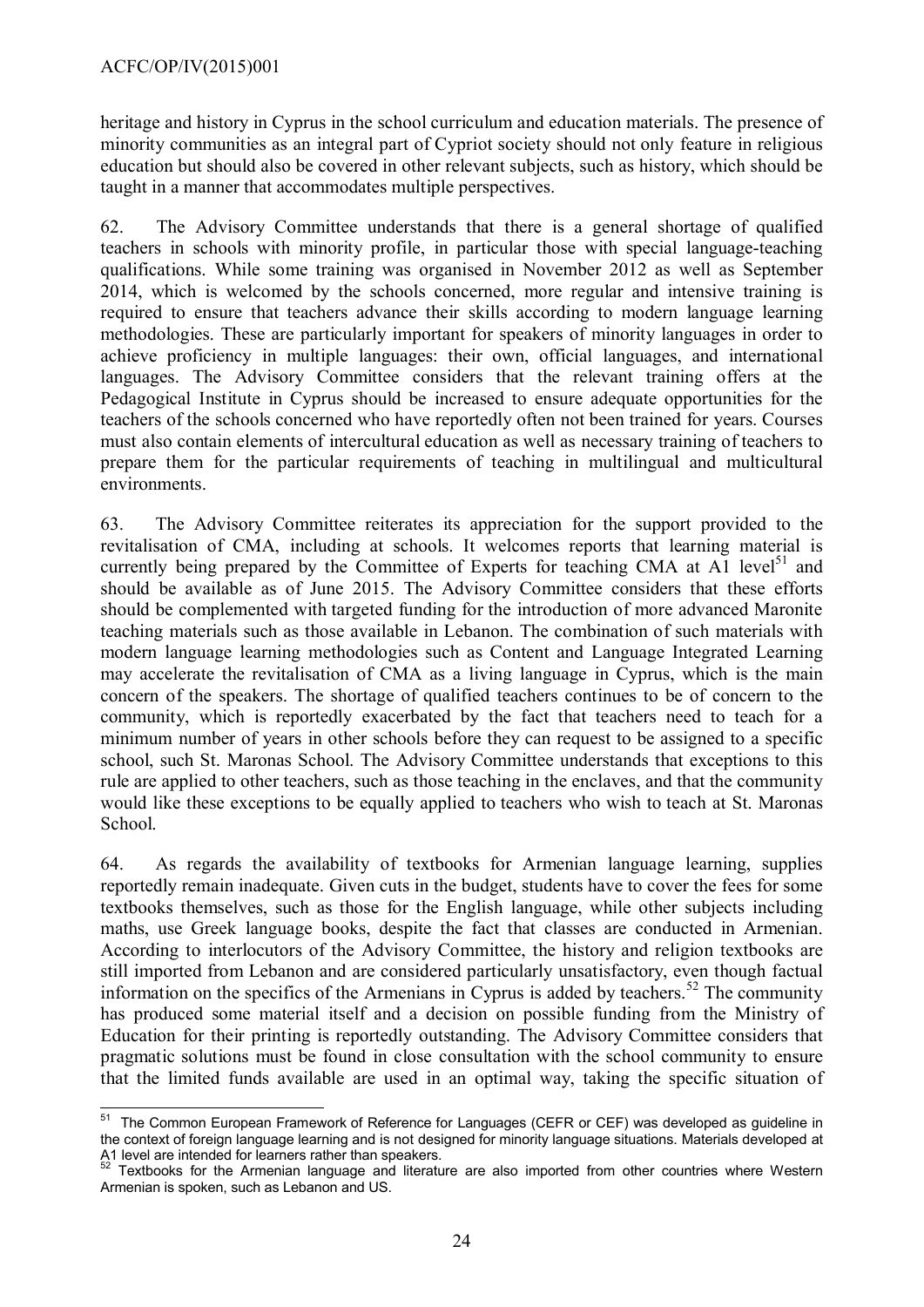Armenian students in Cyprus into account. The Advisory Committee underlines the particular significance of adequate teacher training in this regard to ensure that shortcomings in education material are overcome through high-quality teaching.

## *Recommendation*

65. The Advisory Committee calls on the authorities to enhance their efforts in close consultation with respective school representatives, to offer adequate opportunities for teacher training, in particular regarding language learning methodologies and teaching methods in multilingual environments, and to identify practical solutions for the adequate supplies of education materials in all subjects.

## <span id="page-24-0"></span>**Article 14 of the Framework Convention**

## **Teaching in and of minority languages**

## *Present situation*

66. The Advisory Committee welcomes the fact that the authorities continue to provide considerable support to the promotion of teaching in and of minority languages. There is one public primary school, including pre-school, where CMA as well as elements of Maronites cultural traditions and religion are taught. In addition, three Armenian pre- and primary schools exist in Nicosia, Larnaca and Limassol as well as one Gymnasium in Nicosia. The Advisory Committee notes, however, that the vast majority of funds allocated by the Ministry of Education to the support of minority communities is used to cover the private school fees incurred by secondary school students from the various groups as well as Turkish Cypriots. While changes in practice and in the religious education curriculum (see comments on Article 8) have led to an increase in students with a minority background opting for public schools in their area of residence, the Advisory Committee understands that the increasing cost of private schools, which is not compensated by the government subsidy that has remained equal over years, is the main reason why students opt for public schools at secondary level.<sup>[53](#page-24-1)</sup> The Advisory Committee considers that public funds could be more appropriately and more sustainably spent to promote opportunities for the learning of and in minority languages within the public school system, in close consultation with minority representatives, rather than using them to cover the fees of students with minority background as well as Turkish Cypriots at private schools.

67. St. Maronas School continues to offer optional classes of Maronite language, culture and religion in the afternoon while pupils generally follow the public school curriculum in Greek. The Advisory Committee welcomes the fact that the authorities maintain their support to make the school accessible to children with a Maronite background, including from the areas outside government control, although transportation problems continue to be reported. In the 2014/2015 school year, some 80 children are attending the school, the vast majority belonging to the Maronite community. Despite the fact that the school is open to children from all groups, it is faced with an overall decreasing number of pupils. The Advisory Committee further regrets that currently only about 20 children are enrolled in the afternoon classes. While reiterating its appreciation for the support provided by the Ministry of Education to the University of Cyprus in storing and archiving CMA (see comments under Article 5), it finds that more efforts must be made to revitalise CMA as a living language, in parallel to the ongoing efforts by the University,

<span id="page-24-1"></span> $\overline{a}$  $53$  According to information received during the visit, parents of students at Terra Santa College, for instance, have to pay 88.6% of the fees at pre-primary class, 43% of the fees at the primary cycle and 36.4% of fees at secondary cycles. Parents of Armenian students pay 82.1% at secondary cycle.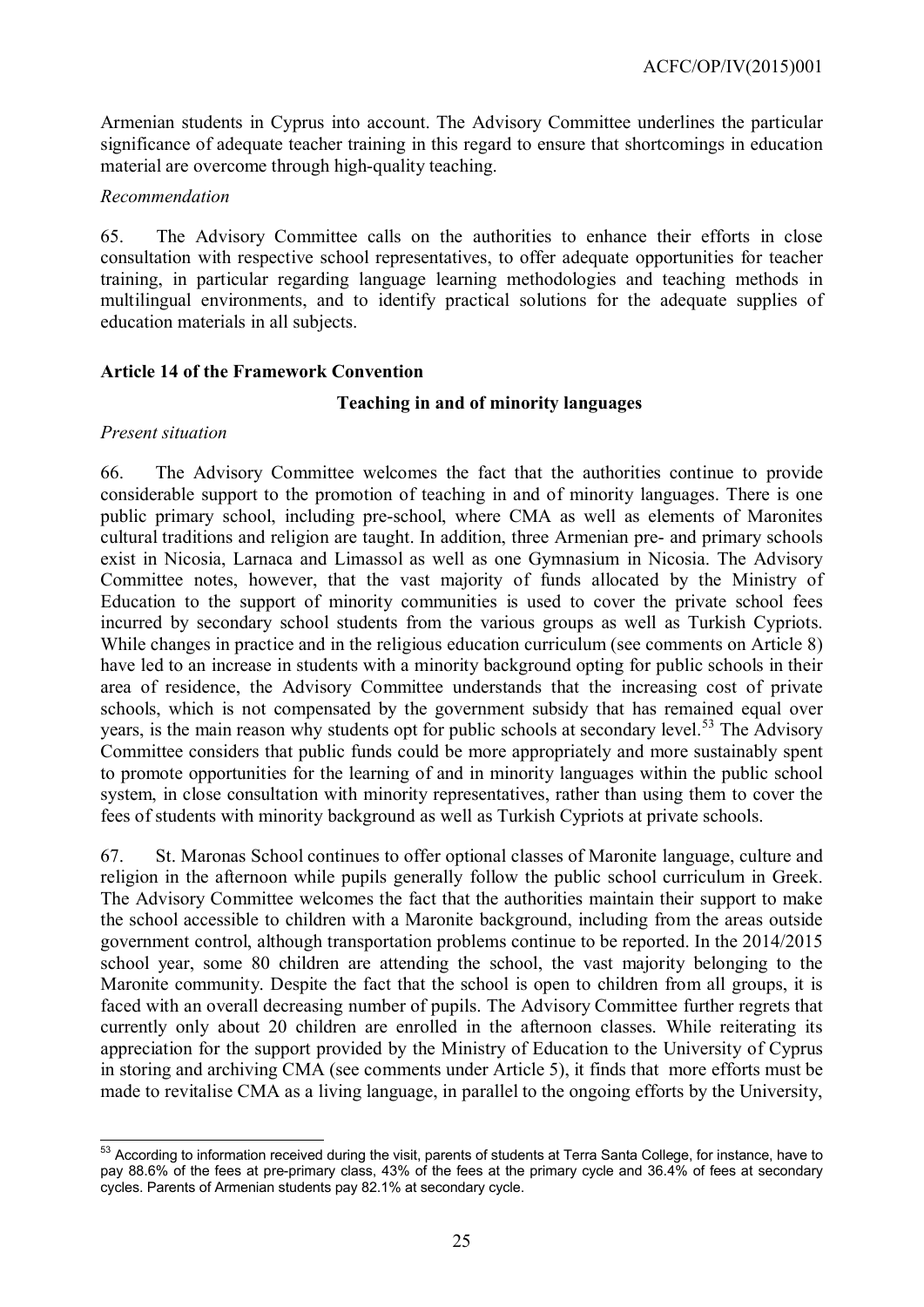which may take years before completion.<sup>[54](#page-25-0)</sup> It considers that CMA should be taught in the public curriculum, such as through language classes offered to all children at St. Maronas School in the mornings and/or through the use of CMA as auxiliary language in the teaching of other subjects, in accordance with modern bilingual teaching methodologies. Such an approach, adopted and implemented in close consultation with community and school representatives and in line with adequate expertise related to relevant teaching models, may raise the attractiveness of the school for parents from all communities who are interested in modern language learning methodologies, and will increase the prestige of CMA as a living tool of communication rather than a relic of old times. It is further vital that capacity within the Ministry of Education is developed to establish and oversee adequate standards for the teaching of CMA in Cyprus, possibly with support from neighbouring countries, and that the quality of teaching is supported through the provision of more advanced teaching materials (see comments on Article 12).

68. The "Nareg" Armenian schools continue to function as public schools with special status. The Nareg primary schools, which are attended by some 200 children of Armenian background, do not follow the public curriculum but have developed their own programme, replacing religious education with Armenian literature, for instance, and adding four weekly classes of Armenian language as well as one history and one religion class. While the Advisory Committee welcomes the authority of the school to establish its own curriculum, it shares the concerns of the community that only the Greek language and history classes are supervised by the Ministry of Education and all other subjects, as they are taught in Armenian, fall outside the scope of its inspection capacity. Efforts are reportedly underway to recruit a suitable specialist, which is vital to ensure the continued high quality of teaching at the schools in line with academic standards. Continuity of education remains another concern for the community as the kindergartens at the Nareg schools do not receive sufficient state funding and the payment of fees for roughly half of the students must be subsidised through private donations. In addition, there is only one secondary school, the Nareg Gymnasium in Nicosia, offering Armenian language instruction until graduation. The number of students is reportedly slowly increasing at this school, which follows the main public curriculum and offers Armenian courses as an additional afternoon programme.

## *Recommendations*

69. The Advisory Committee urges the authorities to increase their support for the learning of minority languages as integral part of the education system and with the appropriate level of supervision from the Ministry of Education in terms of standards and quality of education.

70. The Advisory Committee further calls on the authorities, in close consultation with community and school representatives, to allocate additional funds for the targeted support of the teaching of CMA at school, which should be separate from the efforts of preserving its original forms as cultural heritage.

## **Learning of official languages**

## *Present situation*

71. Armenian community representatives continue to report disadvantages when proficiency in the official language is required and tested, such as in order to enter the civil service (see comments under Article 15). The Advisory Committee welcomes in this regard the efforts made by the Nareg Gymnasium to follow the public school curriculum in Greek, spreading Armenian

<span id="page-25-0"></span> $\overline{a}$ <sup>54</sup> According to paragraph 85 of the State Report, the teaching of CMA shall be enhanced as soon as the CMA is recorded and transcribed through the activities included in the Action Plan for CMA.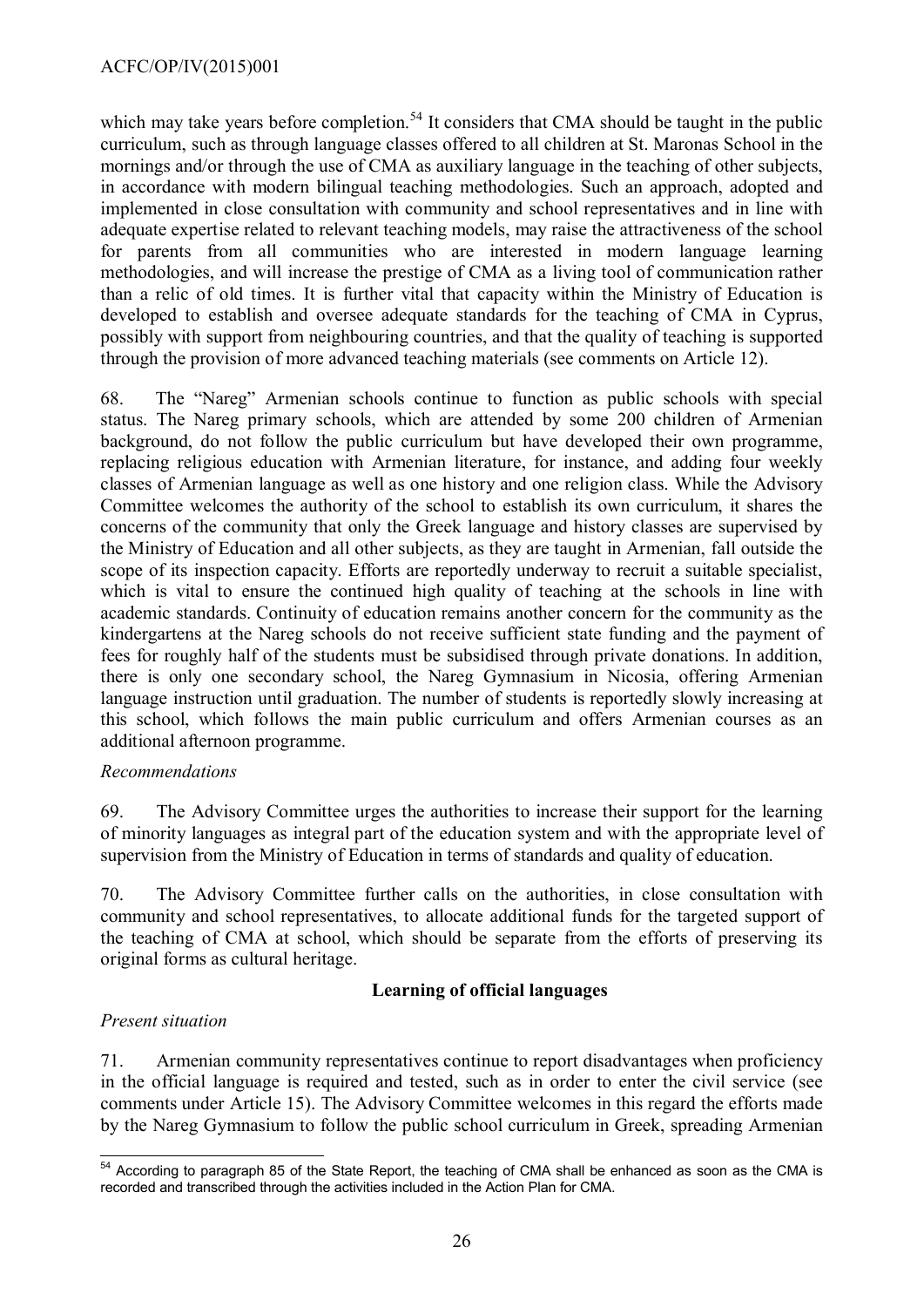language teaching into the afternoon, thereby presenting its students with the ability to be fully proficient in both Greek and Armenian when graduating. It reiterates, however, that sufficient attention must be paid by the authorities to ensure that schools that teach in another medium of instruction than Greek, in Armenian or English for instance, provide adequate Greek language learning opportunities, including through a possible increase in weekly classes as well as through the introduction of bilingual teaching and learning approaches (see comments on Article 12), as Article 14(3) of the Framework Convention entails the obligation to ensure that persons belonging to minority communities have equal access to the learning of official languages to promote their integration and effective participation in society.

72. The Advisory Committee notes with regret that very few opportunities exist for the learning of Turkish as one of the official languages of the Republic of Cyprus. While the Ministry of Education disburses considerable amounts to cover the school fees of Turkish Cypriots attending private schools in the Republic, such as the English school (see above comments), and these students do have access to Turkish language classes, teaching is reportedly organised at the same time as Greek language courses. This organisation deprives most students of the opportunity to learn both official languages of Cyprus despite the fact that there is an interest in that amongst parents and students alike. The Advisory Committee welcomes efforts commenced in 2003 to offer Turkish language courses in the public school system as well as in adult education centres but notes that these attempts are currently not enhanced and the few students who enrolled reportedly have been faced with resentment and suspicions.<sup>[55](#page-26-1)</sup> It considers that more efforts must be made to promote official bilingualism in line with the Constitution by strengthening the offer of Turkish language teaching in the public school system as the second official language.

## *Recommendation*

73. The Advisory Committee encourages the authorities to strengthen the opportunities for all students to learn the official languages of the Republic of Cyprus.

## <span id="page-26-0"></span>**Article 15 of the Framework Convention**

## **Participation in public life and decision-making processes**

#### *Present situation*

74. The Advisory Committee welcomes the fact that overall a very good dialogue between government and the various minority communities exists, and that the representatives maintain access to senior decision-makers on issues of their concern. It notes, however, the particular reliance on personal relations and contacts for the discussion of a variety of issues, as institutional channels for consultation remain somewhat limited. According to interlocutors, the adoption in 2011 of the Law on the Representation of Religious Groups, which was intended to strengthen the position of the latter in political decision-making, has not had much impact in reality. While there is an obligation now for members of Parliament and the relevant ministries to consult with the representatives on all issues affecting the three communities before a decision is taken, this obligation is reportedly not always followed. In addition, it does not grant the representatives of the Armenians, Maronites or Latins the right to speak themselves. It is considered positive, however, that since December 2013 the appointment of school boards at minority schools must be decided jointly with the representatives, following a decision by the

<span id="page-26-1"></span> $\overline{a}$ <sup>55</sup> See Paper 137 *Desecuritising Turkish: Teaching the language of a former enemy, and intercultural language education,* in Working Papers in Urban Language & Literacy, 2014.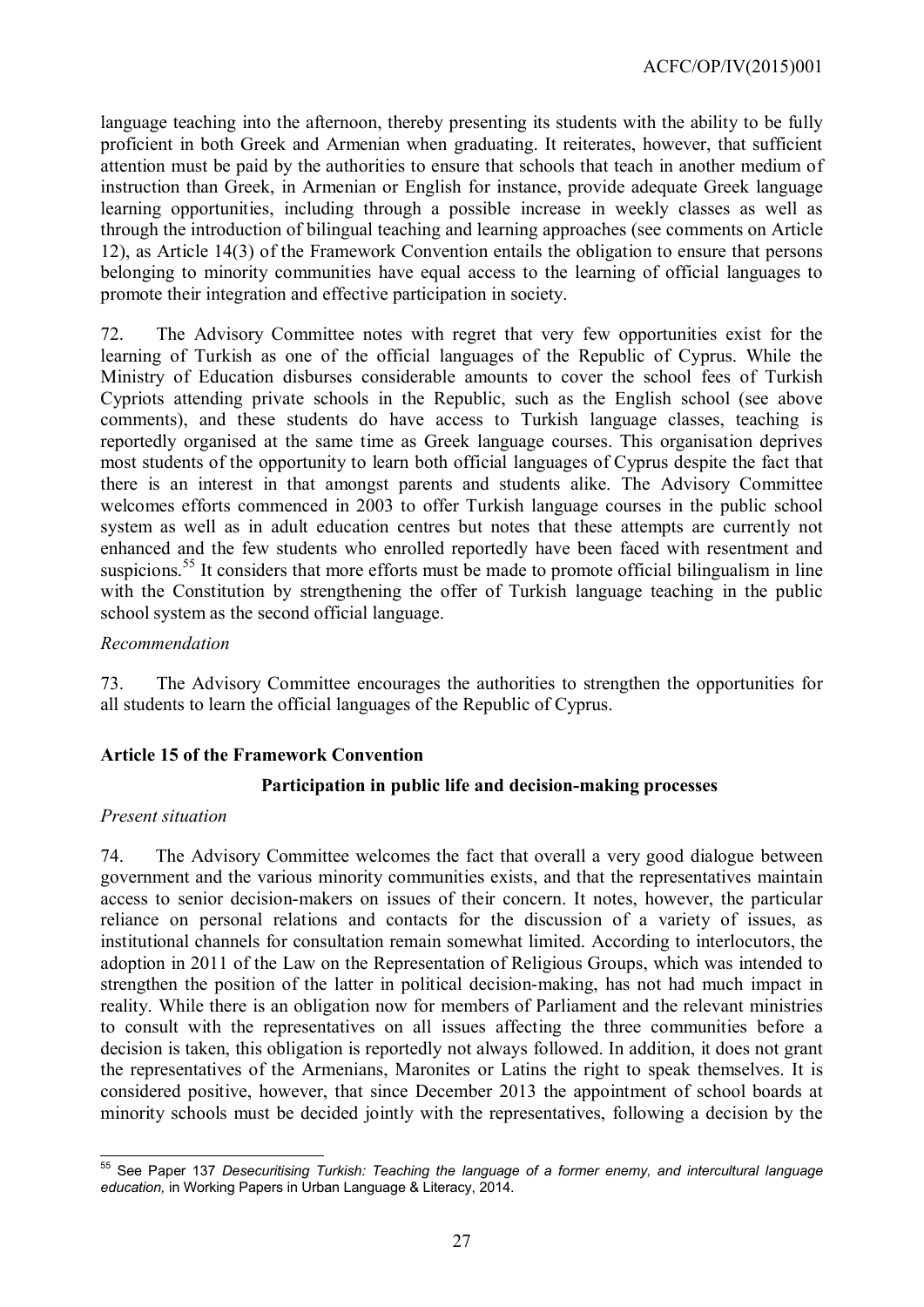## ACFC/OP/IV(2015)001

Council of Ministers.<sup>[56](#page-27-0)</sup> The Advisory Committee reiterates its position that effective consultation should be maintained not only on issues that are of exclusive concern to minority communities but also on issues that affect them as members of broader society. [57](#page-27-1) It welcomes in this context the open attitude and engagement of the Commissioner to the Presidency for Humanitarian Affairs and Overseas Cypriots, who is showing pragmatism and willingness to promote the issues raised by the representatives, including as regards the requirement to keep them informed on and involved in developments related to the settlement negotiations.

75. Access to employment in the civil service as well as the army by members of the Armenian community is still problematic as high-level Greek language exams continue to function as a gate-keeping device against members of this community (see comments on Article 14). The Advisory Committee considers that alternative options should be identified, such as the organisation of English language tests or the awarding of additional points in the recruitment process for the knowledge of other languages, to overcome the disadvantage faced by members of this group and ensure that equal conditions of access to the civil service are created. It reiterates its viewpoint that the recruitment of members of minority communities in the public sector should be promoted to ensure that the public administration, judiciary, law enforcement and executive bodies, to the extent possible, reflect the diversity of society.<sup>[58](#page-27-2)</sup>

76. The Advisory Committee further regrets that no efforts appear to have been made to promote the effective participation of Roma in public life. While recognising the fact that no members of the Roma community appear to have attempted to formulate the community's concerns or requests, it considers that targeted efforts should be made to enhance the capacity among the Roma to recognise and pursue their rights vis-à-vis relevant government entities. The Advisory Committee is pleased to note the efforts of the Bi-Communal Centre in Limassol, which provides a number of services to Turkish Cypriots and Roma, but considers that its contacts with members of the Roma community, while very important and perceptive, cannot be an effective substitute for genuine representation of the Roma community in decision-making processes related to issues of their concern. It welcomes in this regard the interest expressed by the Commissioner for Humanitarian Affairs and Overseas Cypriots in liaising with Roma representatives in order to inquire into their specific concerns, as well as reports that there is now some engagement of Roma parents in the affairs and management of the Agios Antonios School through the school board. As regards the right of Roma to vote in the European Parliamentary Elections in May 2014, there were reports of unnecessary bureaucratic hurdles placed in the way of Turkish Cypriots which in practice prevented many from voting.<sup>[59](#page-27-3)</sup>

## *Recommendations*

77. The Advisory Committee calls on the authorities to further strengthen the competences of the Armenian, Latin and Maronite representatives in all decision-making processes affecting their communities' interests and concerns. It encourages them to take the necessary steps to effectively promote the recruitment of members of these communities into public administration, the judiciary and law-enforcement bodies.

78. It further calls on the authorities to promote direct representation of Roma interests and concerns in all decision-making affecting this community.

<span id="page-27-2"></span><span id="page-27-1"></span> $\frac{58}{59}$  Ibid, paragraphs 120-128.

<span id="page-27-0"></span> $\overline{a}$ <sup>56</sup> Another Council of Ministers decision of 2014 reportedly provides that Ministers must invite the representatives of the communities to any meeting with civil society organisations on issues affecting the communities. 57 See also ACFC Second Thematic Commentary on Effective Participation para. 17.

<span id="page-27-3"></span><sup>59</sup> See, among others, [http://www.non-discrimination.net/content/media/CY-120-](http://www.non-discrimination.net/content/media/CY-120-Turkish%20Cypriots%20vote%20at%20Euroelections.pdf) [Turkish%20Cypriots%20vote%20at%20Euroelections.pdf.](http://www.non-discrimination.net/content/media/CY-120-Turkish%20Cypriots%20vote%20at%20Euroelections.pdf)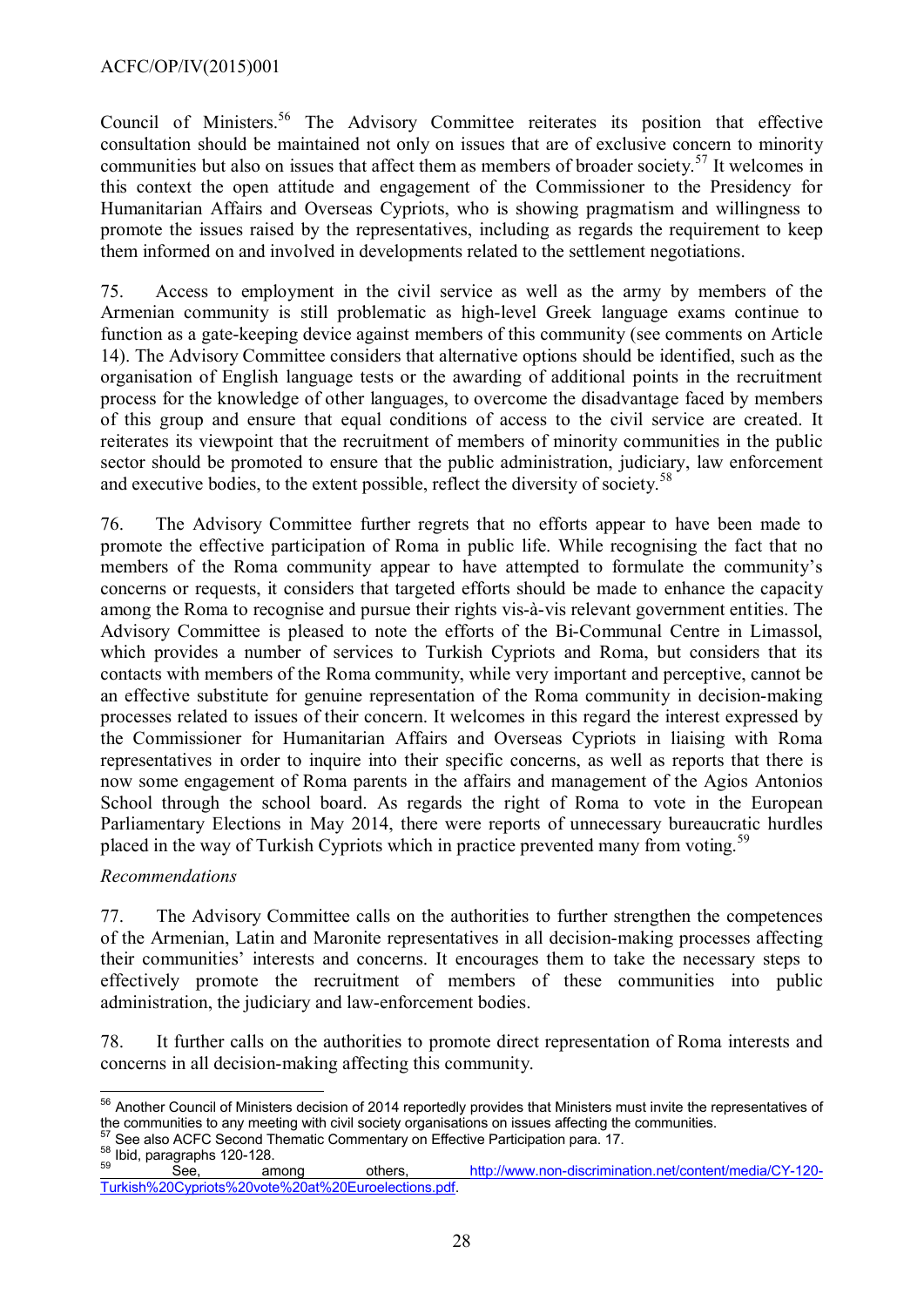## **Effective participation in socio-economic life**

## *Present situation*

79. Amid a continued lack of concrete data on the access of persons belonging to various communities to employment, the Advisory Committee notes the reports of representatives that the Armenians, Latins and Maronites generally enjoy satisfactory conditions of employment and broader access to socio-economic affairs in Cyprus. It notes, however, that Roma continue to live in dire conditions, mainly in Limassol and Paphos. While reportedly only very few families remain in the precarious Polemedia settlement at the outskirts of Limassol,<sup>[60](#page-28-1)</sup> the majority of families now reside in the old Turkish quarter where houses are being assigned by the local administration. The Bi-Communal Centre is organising some vocational classes, such as sewing and cooking lessons for women, and the city continues to employ some Roma for minor street work during summer. Overall, however, Roma continue to have no real opportunity to find formal employment as adult illiteracy remains common. The difficult economic climate and resulting austerity measures reportedly have a disproportionate effect on this already disadvantaged community as they are particularly reliant on social services. The Advisory Committee notes with concern reports that changes to the legislative framework governing social benefits, which took effect in July 2014 and substitute social benefits with a guaranteed minimum income, could among other groups affect Roma, who may not have the five years of legal residence that are now required to qualify for the minimum income.

## *Recommendation*

80. The Advisory Committee calls on the authorities to enhance the effective participation of Roma in socio-economic life, in particular through more targeted measures to promote their access to the labour market in close and direct consultation with representatives of their communities.

## <span id="page-28-0"></span>**Articles 17 and 18 of the Framework Convention**

#### **Bilateral cooperation**

## *Present situation*

81. The Advisory Committee welcomes the close contacts that the representatives of the various groups maintain with cultural and educational establishments in countries where kincommunities reside, in particular Lebanon, and notes the benefits of using some of the more advanced education material available there in respective schools in Cyprus, particularly in view of the remaining budget restrictions.

#### *Recommendation*

82. The Advisory Committee encourages the authorities to support the contacts of minority representatives with neighbouring countries and consider ways to increase cooperation in particular for the benefit of new cultural and language learning initiatives in Cyprus.

<span id="page-28-1"></span> $\overline{a}$  $^{60}$  See information on the settlement in the fourth ECRI report on Cyprus, March 2011, paragraphs 145 – 150.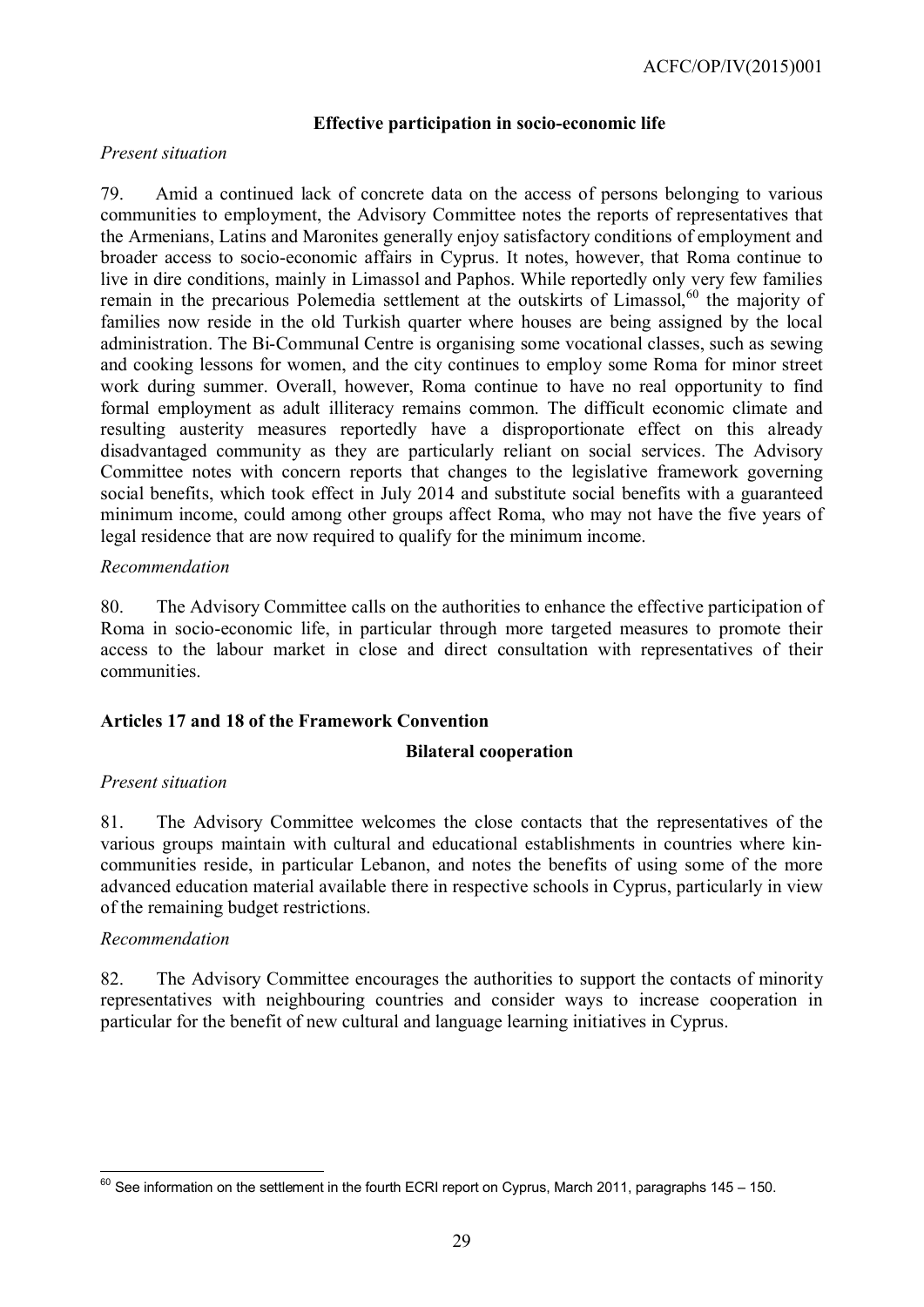# <span id="page-29-2"></span>**III. CONCLUSIONS**

The Advisory Committee considers that the present concluding remarks and recommendations could serve as the basis for the resolution to be adopted by the Committee of Ministers with respect to the implementation of the Framework Convention by Cyprus.

The authorities are invited to take account of the detailed observations and recommendations contained in Sections I and II of the Advisory Committee's Fourth Opinion.<sup>[61](#page-29-3)</sup> In particular, they should take the following measures to improve further the implementation of the Framework Convention:

## <span id="page-29-1"></span>**Recommendations for immediate action[62](#page-29-4)**

 **ensure the enjoyment of the right to free self-identification, including in respect of multiple affiliations, in all data collection exercises as well as in the broader public debate as a means to overcome ethnic divisions in daily life and to facilitate the formation of an open, multilingual and inclusive society;**

 **raise awareness of applicable human rights norms and antidiscrimination standards amongst the police force and the judiciary and ensure that all cases of police misconduct are adequately and promptly followed-up;**

 **enhance the available support for the promotion of minority languages and identities as an integral part of modern Cypriot society rather than primarily as elements of cultural heritage and ensure that the views and concerns of all minority communities, including the Roma, are adequately established through dialogue and taken into account in all relevant decision-making.**

## <span id="page-29-0"></span>**Further recommendations[63](#page-29-5)**

 enhance the financial and political support to the Ombudsman Office to enable it to fulfill its multiple functions effectively and in full independence; in close consultation with civil society representatives increase awareness of and trust in the legal remedies available in case of discriminatory treatment and hate crime, targeting those groups known to be most exposed;

 systematically gather disaggregated equality data in line with international standards to ensure that all policy measures aimed at the promotion of equality, including positive measures, are based on reliable data;

 identify without delay and in close consultation with minority representatives suitable premises that can serve as cultural centres for the relevant groups;

 $\triangleright$  increase the availability of public television and radio broadcasting featuring minority languages and cultures and raise the capacity of journalists and media professionals to ensure that the specific situation and concerns of minorities are adequately reflected;

 $\overline{a}$  $^{61}$  A link to the Opinion is to be inserted in the draft resolution before submission to the GR-H.

<span id="page-29-4"></span><span id="page-29-3"></span><sup>&</sup>lt;sup>62</sup> The recommendations below are listed in the order of the corresponding articles of the Framework Convention.

<span id="page-29-5"></span><sup>&</sup>lt;sup>63</sup> The recommendations below are listed in the order of the corresponding articles of the Framework Convention